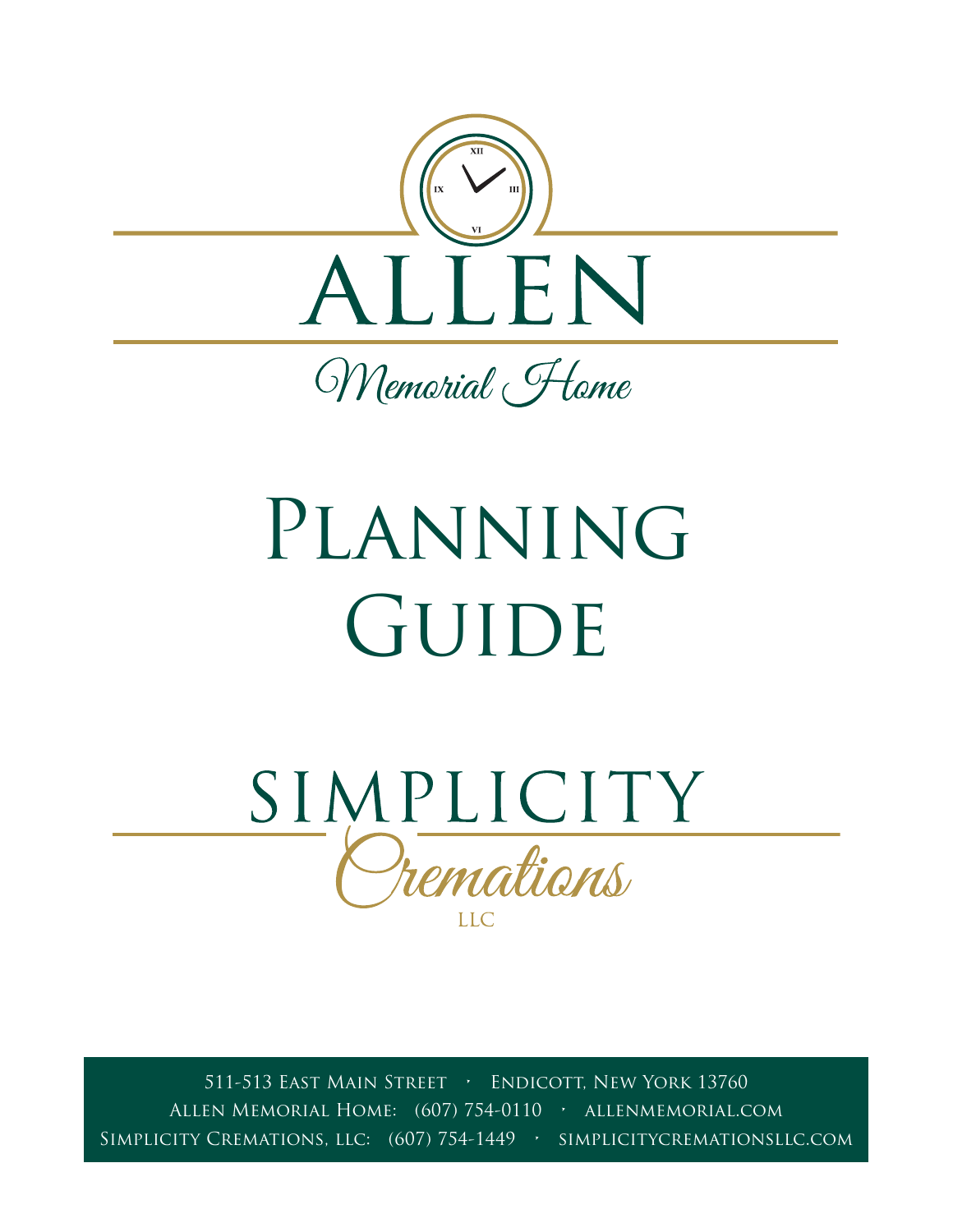# Planning Guide for End of Life Affairs

# A Personal and Financial Affairs Check List ..............................Pages 1-13

This personal checklist is designed to help individuals organize information that will be helpful to loved ones at the time of death and beyond.

# Preplanning / Prefunding a Funeral: Why and How\*............... Pages 14-22

This guide is designed to inform and educate individuals about the advantages and process of preplanning and prefunding their funeral arrangements.

When a Death Occurs\* ............................................................. Pages 23-29

This guide is designed to help individuals with the challenges surrounding a death from arrangements to estate settlement issues such as taxes.

\*New York State Funeral Directors Association Publication and Forms New York State Tribute Foundation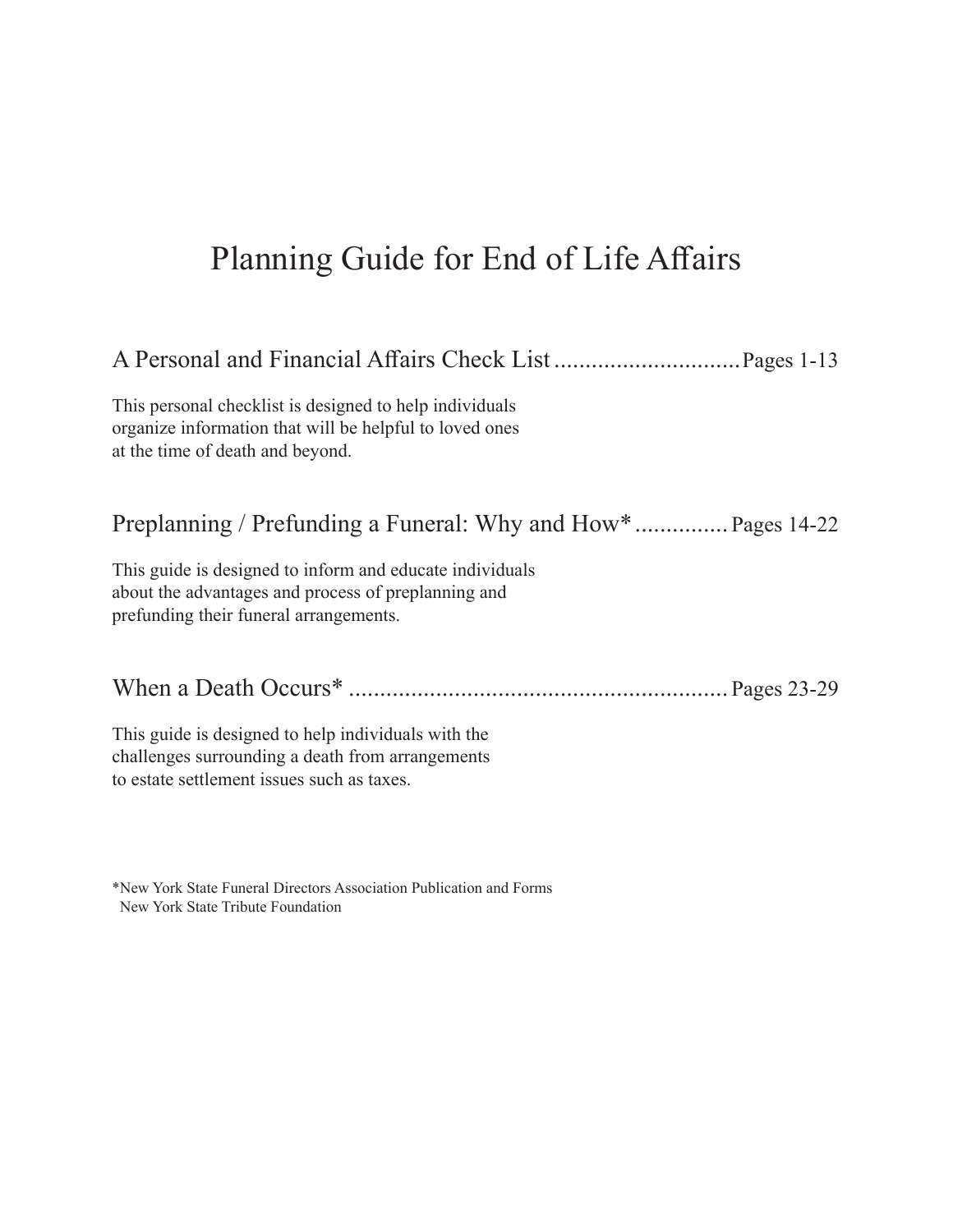# A Personal & Financial Affairs Check List

| Personal Information   |     | EN<br>$\overline{\mathsf{A}}$ |
|------------------------|-----|-------------------------------|
| <b>NAME</b>            |     |                               |
| ADDRESS                |     | Memorial Home                 |
| <b>CITY</b>            |     | SIMPLICITY                    |
| <b>STATE</b>           | ZIP | Tremations                    |
| <b>PHONE</b>           |     | LLC                           |
| <b>EMAIL</b>           |     | SPECIAL NOTES                 |
| DATE OF BIRTH          |     |                               |
| <b>DRIVERS LICENSE</b> |     |                               |
| VA CLAIM NUMBER        |     |                               |
| OTHER INFORMATION      |     |                               |
|                        |     |                               |
|                        |     |                               |
|                        |     |                               |
|                        |     |                               |
|                        |     |                               |
| <b>Family Members</b>  |     |                               |
| <b>NAME</b>            |     |                               |
| PHONE                  |     |                               |
| <b>EMAIL</b>           |     |                               |
|                        |     |                               |
| <b>NAME</b>            |     |                               |
| <b>PHONE</b>           |     |                               |
| <b>EMAIL</b>           |     |                               |
|                        |     |                               |
| <b>NAME</b>            |     |                               |
| PHONE                  |     |                               |
| <b>EMAIL</b>           |     |                               |
|                        |     |                               |
| NAME                   |     |                               |
| PHONE                  |     |                               |
| <b>EMAIL</b>           |     |                               |
|                        |     |                               |
|                        |     |                               |
|                        |     |                               |
|                        |     |                               |
|                        |     |                               |
|                        |     |                               |
|                        |     |                               |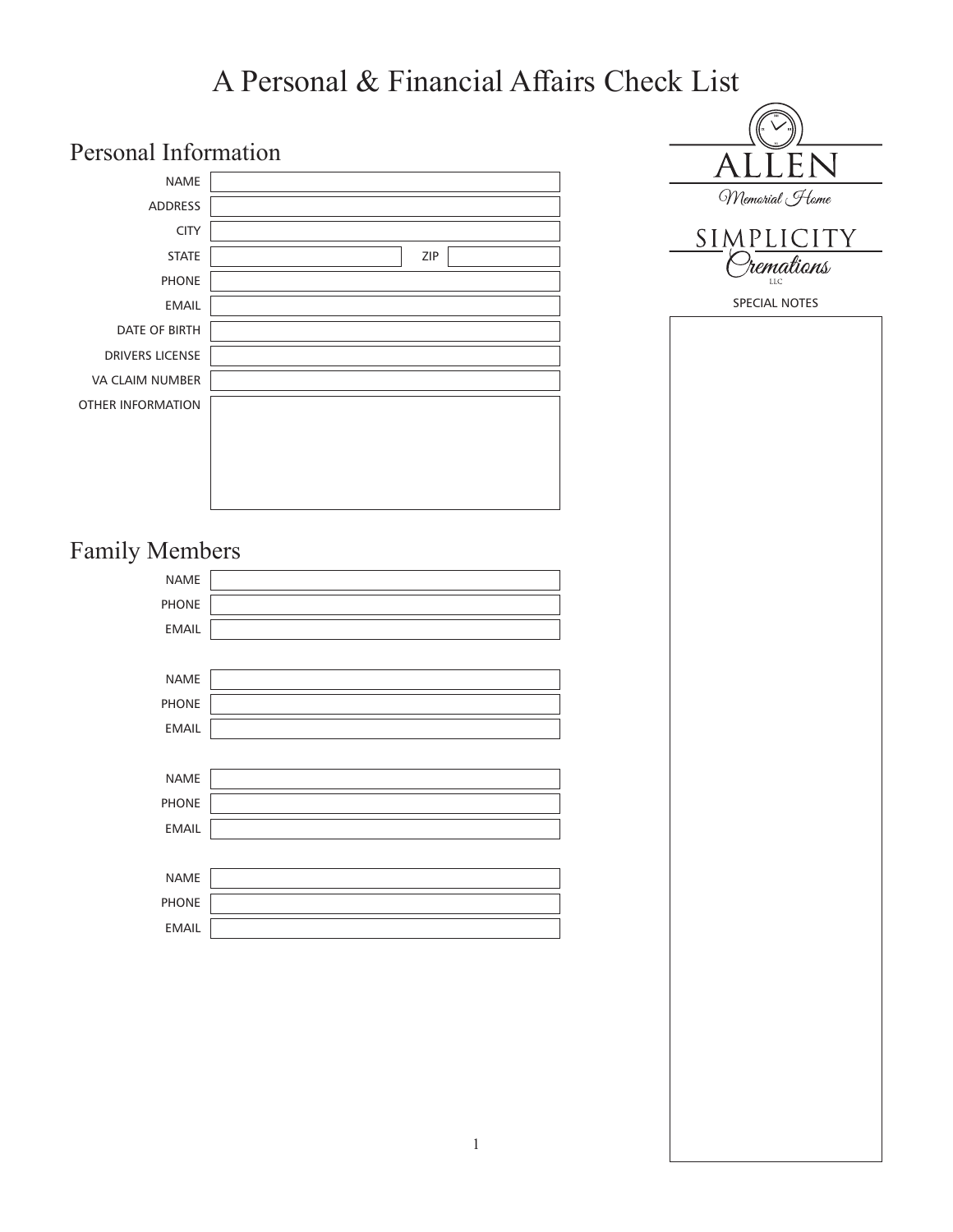|                             | Who to Contact Immediately |
|-----------------------------|----------------------------|
| <b>NAME</b>                 |                            |
| <b>RELATIONSHIP</b>         |                            |
| <b>PHONE - EMAIL</b>        |                            |
|                             |                            |
| <b>NAME</b>                 |                            |
| <b>RELATIONSHIP</b>         |                            |
| PHONE - EMAIL               |                            |
|                             |                            |
| <b>NAME</b>                 |                            |
| <b>RELATIONSHIP</b>         |                            |
| <b>PHONE - EMAIL</b>        |                            |
|                             |                            |
| <b>NAME</b>                 |                            |
| <b>RELATIONSHIP</b>         |                            |
| <b>PHONE - EMAIL</b>        |                            |
|                             |                            |
|                             |                            |
| <b>Employer Information</b> |                            |
| <b>COMPANY</b>              |                            |
| <b>CONTACT NAME</b>         |                            |
| <b>DETAILS</b>              |                            |
| <b>DEATH BENEFITS</b>       |                            |
| <b>OTHER</b>                |                            |
|                             |                            |
| <b>COMPANY</b>              |                            |
| <b>CONTACT NAME</b>         |                            |
| <b>DETAILS</b>              |                            |
| <b>DEATH BENEFITS</b>       |                            |
| <b>OTHER</b>                |                            |

| <b>COMPANY</b>        |  |
|-----------------------|--|
| <b>CONTACT NAME</b>   |  |
| <b>DETAILS</b>        |  |
| <b>DEATH BENEFITS</b> |  |
| <b>OTHER</b>          |  |

| LLEN<br>А                |  |
|--------------------------|--|
| Memorial Home            |  |
| SIMPLICITY<br>Oremations |  |
| LLC                      |  |
| <b>SPECIAL NOTES</b>     |  |
|                          |  |
|                          |  |
|                          |  |
|                          |  |
|                          |  |
|                          |  |
|                          |  |
|                          |  |
|                          |  |
|                          |  |
|                          |  |
|                          |  |
|                          |  |
|                          |  |
|                          |  |
|                          |  |
|                          |  |
|                          |  |
|                          |  |
|                          |  |
|                          |  |
|                          |  |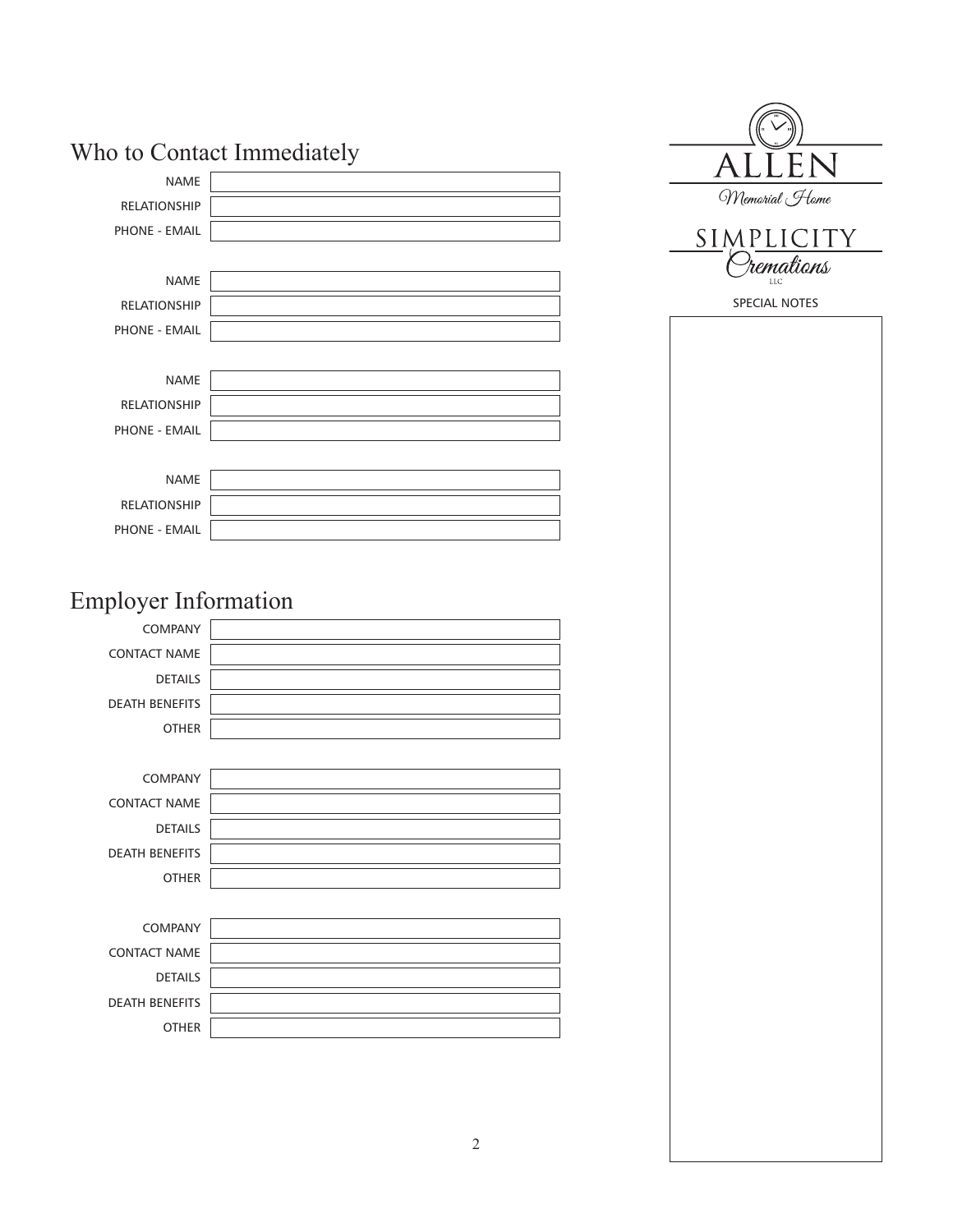|                             | Where are important papers located |  |
|-----------------------------|------------------------------------|--|
| <b>MY WILL</b>              |                                    |  |
| <b>SPOUSE WILL</b>          |                                    |  |
| <b>FUNERAL PLANS</b>        |                                    |  |
| <b>CEMETERY CHOICE</b>      |                                    |  |
| MORTGAGE                    |                                    |  |
| <b>BIRTH CERTIFICATE</b>    |                                    |  |
| SOCIAL SECURITY CARD        |                                    |  |
| LIFE INSURANCE              |                                    |  |
| HEALTH INSURANCE            |                                    |  |
| AUTO INSURANCE              |                                    |  |
| HOMEOWNERS INSURANCE        |                                    |  |
| <b>BUSINESS INSURANCE</b>   |                                    |  |
| MILITARY CERTIFICATE        |                                    |  |
| <b>AUTO TITLES</b>          |                                    |  |
| <b>MARRIAGE CERTIFICATE</b> |                                    |  |
| <b>DIVORCE RECORDS</b>      |                                    |  |
| PRE-NUPTIAL AGREEMENT       |                                    |  |
| <b>DETAILS</b>              |                                    |  |
| <b>DEATH BENEFITS</b>       |                                    |  |
| CHILDREN'S BIRTH CERT.      |                                    |  |
| <b>OTHER</b>                |                                    |  |
|                             |                                    |  |
|                             |                                    |  |
|                             |                                    |  |
|                             |                                    |  |
|                             |                                    |  |
|                             |                                    |  |
|                             |                                    |  |
|                             |                                    |  |
|                             |                                    |  |
|                             |                                    |  |
|                             |                                    |  |
|                             |                                    |  |
|                             |                                    |  |

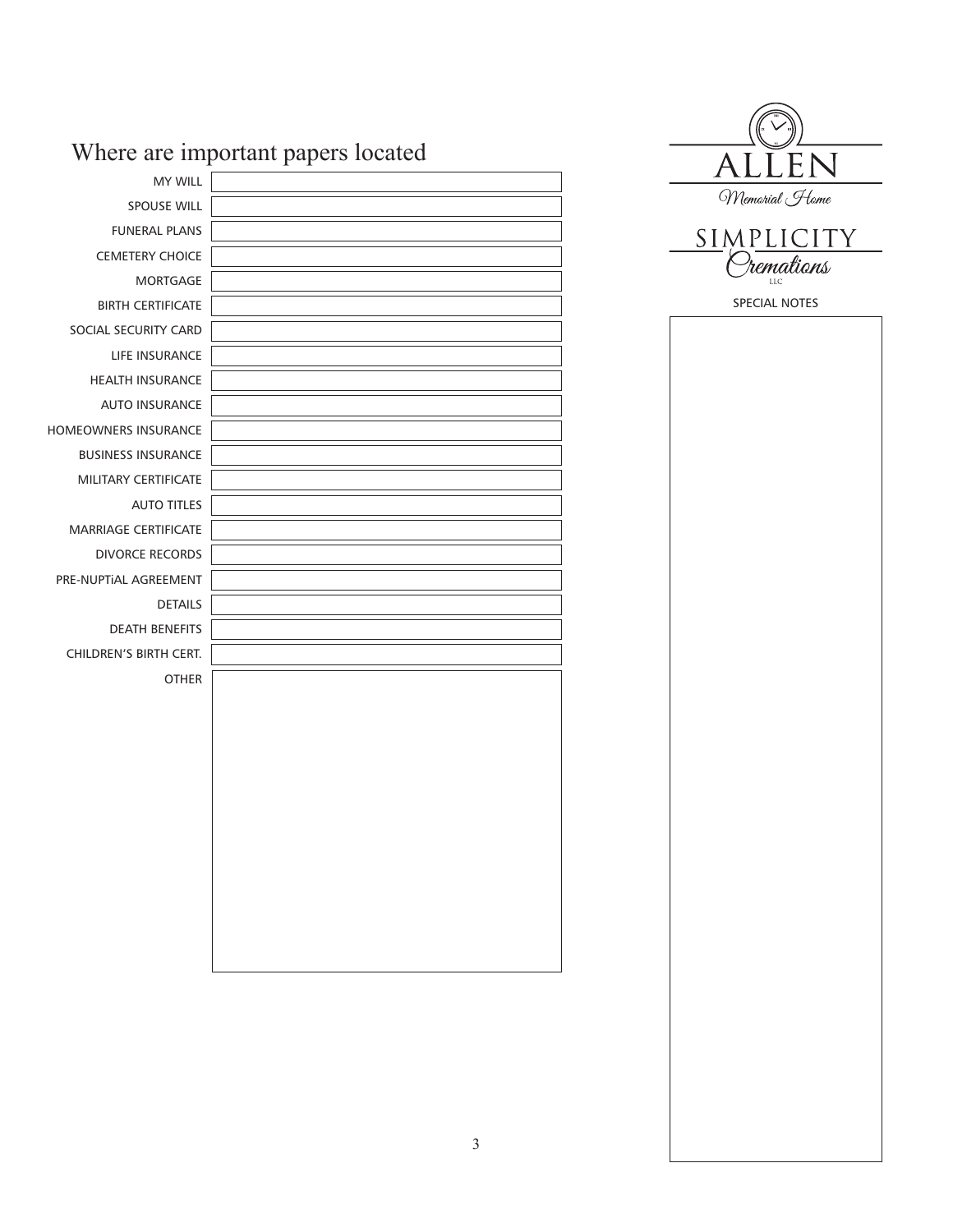|                      | Where are Financial papers located | ALLEN         |  |
|----------------------|------------------------------------|---------------|--|
| CHECKING             |                                    |               |  |
| <b>SAVINGS</b>       |                                    | Memorial Home |  |
| <b>MONEY MARKET</b>  |                                    | SIMPLICITY    |  |
| PENSION PLANS        |                                    | remations     |  |
| <b>TAX RETURNS</b>   |                                    | <b>LLC</b>    |  |
| LIST CREDIT CARDS    |                                    | SPECIAL NOTES |  |
|                      |                                    |               |  |
|                      |                                    |               |  |
|                      |                                    |               |  |
|                      |                                    |               |  |
| STOCK CERTIFICATED   |                                    |               |  |
| MUTUAL FUNDS         |                                    |               |  |
| <b>BONDS</b>         |                                    |               |  |
| IRA, 401 PLANS       |                                    |               |  |
| PROFIT SHARING PLANS |                                    |               |  |
| RETIREMENT FUNDS     |                                    |               |  |
| RENTAL PROPERTY      |                                    |               |  |
| NOTE OR LOANS        |                                    |               |  |
| SAFETY DEPOSIT BOX   |                                    |               |  |
| SAFE CODES           |                                    |               |  |
| OTHER                |                                    |               |  |
|                      |                                    |               |  |
|                      |                                    |               |  |
|                      |                                    |               |  |
|                      |                                    |               |  |
|                      |                                    |               |  |
|                      |                                    |               |  |
|                      |                                    |               |  |
|                      |                                    |               |  |
|                      |                                    |               |  |
|                      |                                    |               |  |
|                      |                                    |               |  |
|                      |                                    |               |  |
|                      |                                    |               |  |
|                      |                                    |               |  |
|                      |                                    |               |  |
|                      |                                    |               |  |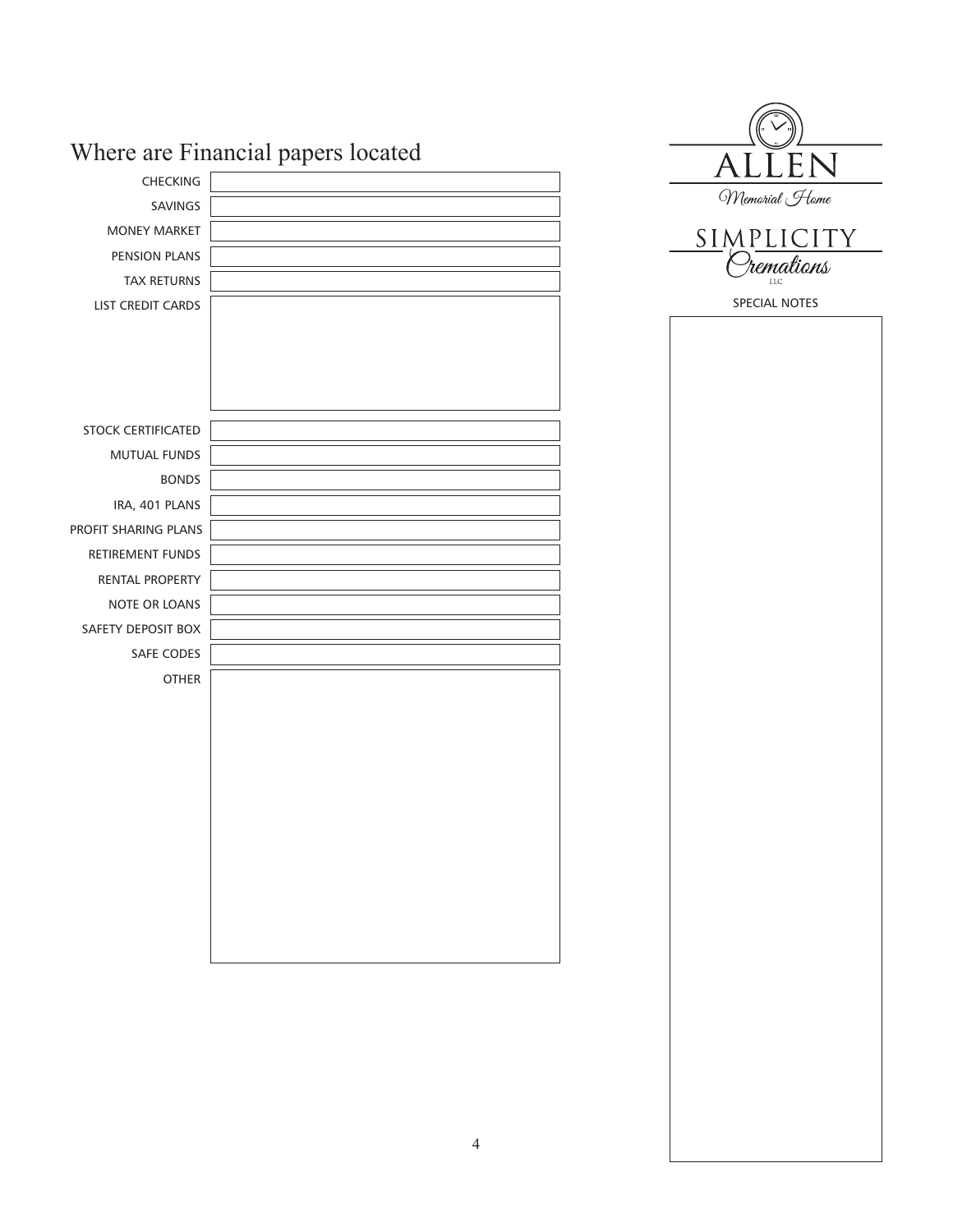# Personal Items List *(Family heirlooms/Sentimental items)*

Talk to your children or people close to you about these items - Someone may be attached to a particular item. If two or more want the same item, settle it now.

| ant the same item, settle it now. |                          | SIMPLICITY    |
|-----------------------------------|--------------------------|---------------|
| <b>ITEM</b>                       |                          | remations     |
| <b>GIVEN TO (NAME)</b>            |                          | LLC           |
| LOCATION OF ITEM                  |                          | SPECIAL NOTES |
|                                   |                          |               |
| <b>ITEM</b>                       |                          |               |
| <b>GIVEN TO (NAME)</b>            |                          |               |
| LOCATION OF ITEM                  |                          |               |
|                                   |                          |               |
| <b>ITEM</b>                       |                          |               |
| <b>GIVEN TO (NAME)</b>            |                          |               |
| LOCATION OF ITEM                  |                          |               |
|                                   |                          |               |
| <b>ITEM</b>                       |                          |               |
| <b>GIVEN TO (NAME)</b>            |                          |               |
| LOCATION OF ITEM                  |                          |               |
|                                   |                          |               |
| <b>ITEM</b>                       |                          |               |
| <b>GIVEN TO (NAME)</b>            |                          |               |
| LOCATION OF ITEM                  |                          |               |
|                                   |                          |               |
| <b>ITEM</b>                       |                          |               |
| <b>GIVEN TO (NAME)</b>            |                          |               |
| LOCATION OF ITEM                  |                          |               |
|                                   |                          |               |
| <b>ITEM</b>                       |                          |               |
| <b>GIVEN TO (NAME)</b>            |                          |               |
| LOCATION OF ITEM                  |                          |               |
|                                   |                          |               |
| <b>ITEM</b>                       |                          |               |
| <b>GIVEN TO (NAME)</b>            |                          |               |
| LOCATION OF ITEM                  |                          |               |
|                                   |                          |               |
| <b>ITEM</b>                       |                          |               |
| <b>GIVEN TO (NAME)</b>            |                          |               |
| LOCATION OF ITEM                  |                          |               |
|                                   | $\overline{\mathcal{L}}$ |               |

 $\lrcorner$ 

Memorial Home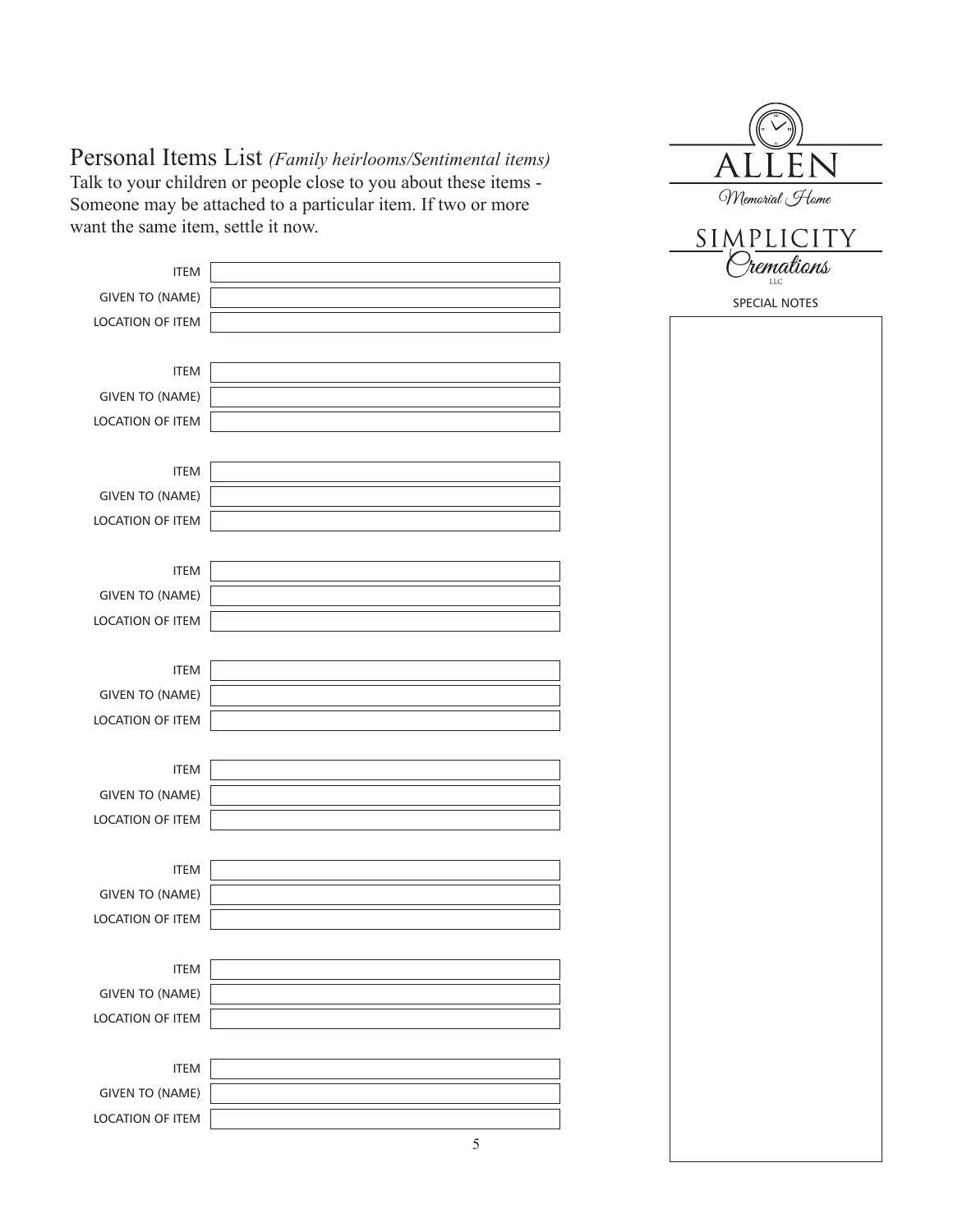# Medical Information

It is important to keep medical records up to date, in an event that a spouse or both parents become deceased before the two-year maturity date of a life insurance policy there may need to be an investigation. This may require medical records.

# Husband / Partner

![](_page_7_Figure_3.jpeg)

![](_page_7_Picture_4.jpeg)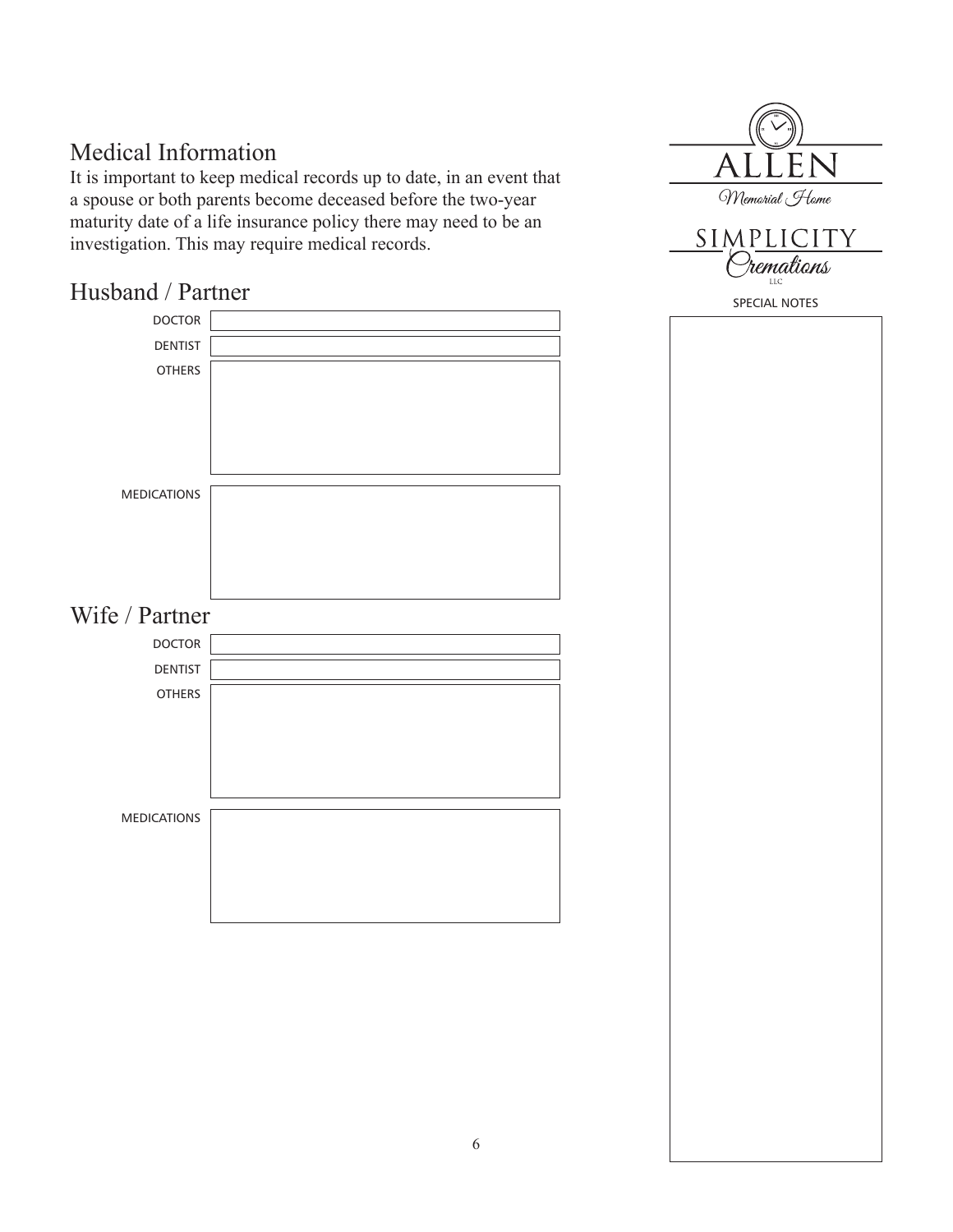| Child Name         |                  | ALLEN         |
|--------------------|------------------|---------------|
| <b>DOCTOR</b>      |                  | Memorial Home |
| <b>DENTIST</b>     |                  |               |
| <b>OTHERS</b>      |                  | SIMPLICITY    |
|                    |                  | Siemations    |
|                    |                  | SPECIAL NOTES |
|                    |                  |               |
| <b>MEDICATIONS</b> |                  |               |
|                    |                  |               |
|                    |                  |               |
|                    |                  |               |
| Child Name         |                  |               |
| <b>DOCTOR</b>      |                  |               |
| <b>DENTIST</b>     |                  |               |
| <b>OTHERS</b>      |                  |               |
|                    |                  |               |
|                    |                  |               |
|                    |                  |               |
| <b>MEDICATIONS</b> |                  |               |
|                    |                  |               |
|                    |                  |               |
|                    |                  |               |
|                    |                  |               |
|                    |                  |               |
|                    |                  |               |
|                    |                  |               |
|                    |                  |               |
|                    |                  |               |
|                    |                  |               |
|                    |                  |               |
|                    |                  |               |
|                    |                  |               |
|                    |                  |               |
|                    |                  |               |
|                    | $\boldsymbol{7}$ |               |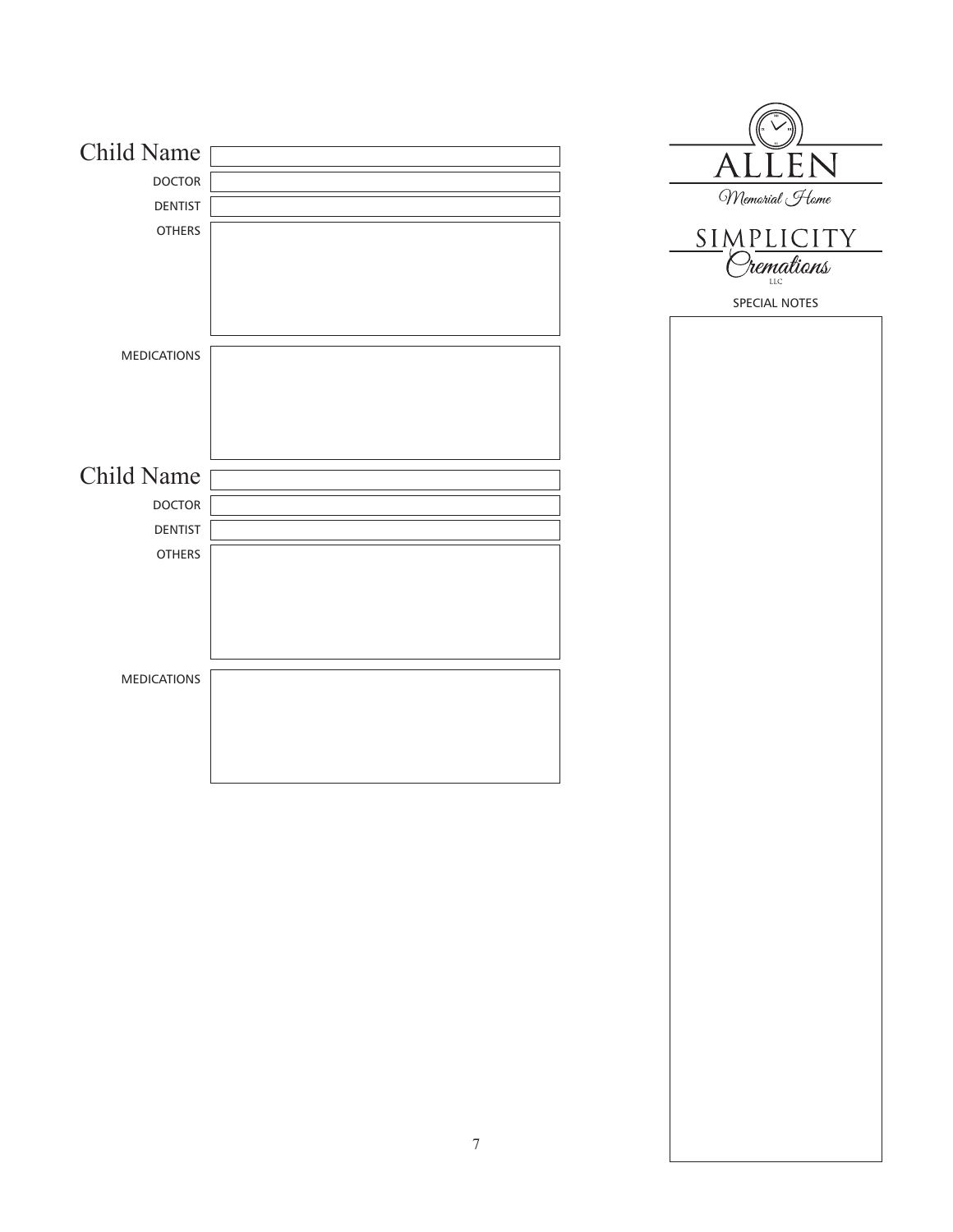| Pet Name                                 |         | ALLEN                     |
|------------------------------------------|---------|---------------------------|
| VETERINARIAN                             |         | Memorial Home             |
| <b>PHONE</b><br>FEEDING SCHEDULE         |         |                           |
| SPECIAL INSTRUCTIONS                     |         | SIMPLICITY                |
|                                          |         | remations<br>$_{\rm LLC}$ |
|                                          |         | SPECIAL NOTES             |
| Pet Name                                 |         |                           |
| VETERINARIAN                             |         |                           |
| PHONE                                    |         |                           |
| FEEDING SCHEDULE<br>SPECIAL INSTRUCTIONS |         |                           |
|                                          |         |                           |
|                                          |         |                           |
|                                          |         |                           |
| SPECIAL NOTES                            |         |                           |
|                                          |         |                           |
|                                          |         |                           |
|                                          |         |                           |
|                                          |         |                           |
|                                          |         |                           |
|                                          |         |                           |
|                                          |         |                           |
|                                          |         |                           |
|                                          |         |                           |
|                                          |         |                           |
|                                          |         |                           |
|                                          |         |                           |
|                                          |         |                           |
|                                          |         |                           |
|                                          |         |                           |
|                                          |         |                           |
|                                          |         |                           |
|                                          |         |                           |
|                                          |         |                           |
|                                          | $\,8\,$ |                           |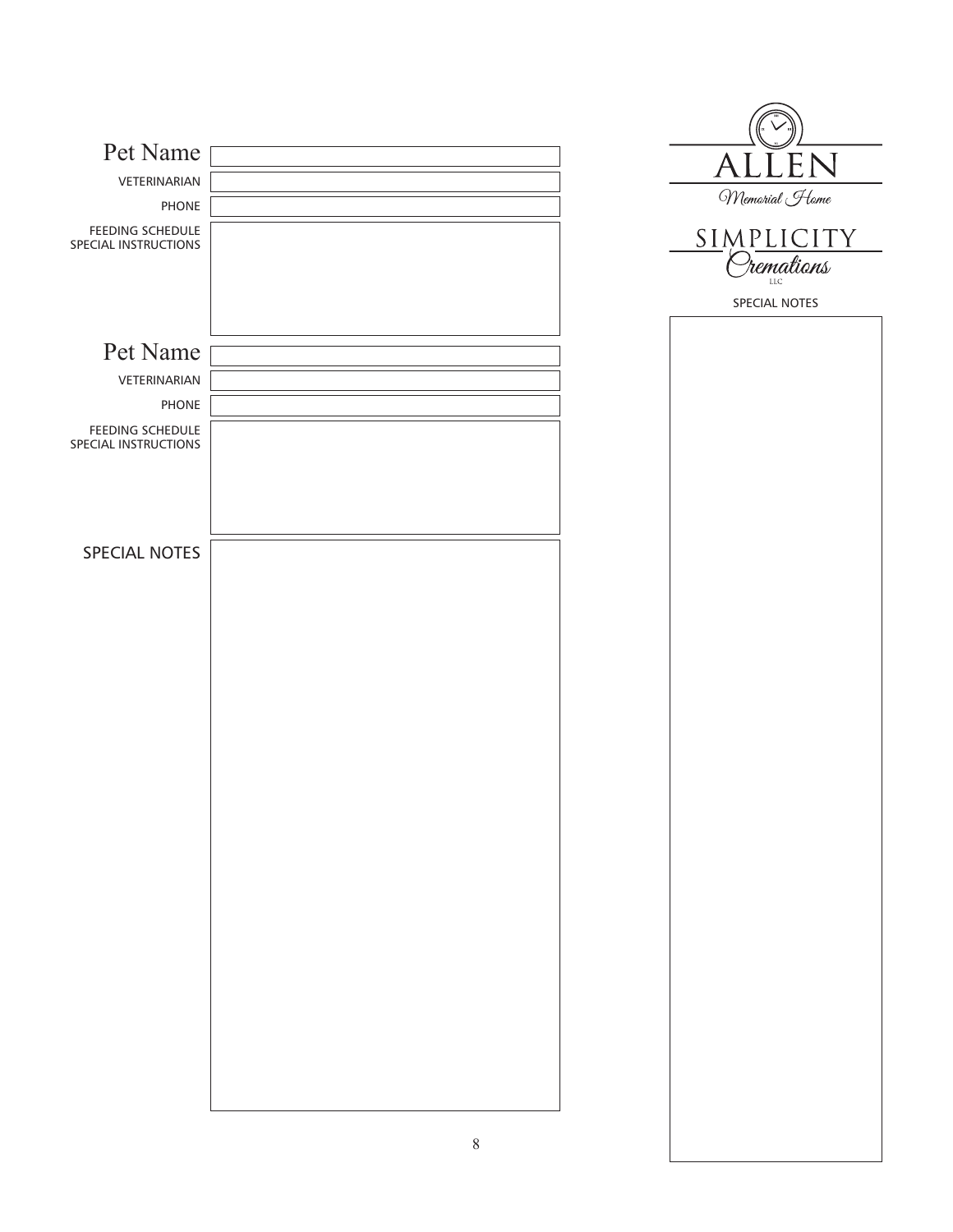# Insurance & Financial Information

# LIFE INSURANCE POLICY #1 POLICY HOLDER COMPANY CONTACT POLICY # AMOUNT BENEFICIARY

## LIFE INSURANCE POLICY #2

| POLICY HOLDER      |  |
|--------------------|--|
| <b>COMPANY</b>     |  |
| <b>CONTACT</b>     |  |
| POLICY #           |  |
| <b>AMOUNT</b>      |  |
| <b>BENEFICIARY</b> |  |

# CAR INSURANCE POLICY #1

| POLICY HOLDER  |  |
|----------------|--|
|                |  |
| <b>COMPANY</b> |  |
|                |  |
| <b>CONTACT</b> |  |
|                |  |
| POLICY #       |  |
|                |  |

## CAR INSURANCE POLICY #2

| <b>POLICY HOLDER</b> |  |
|----------------------|--|
| <b>COMPANY</b>       |  |
| <b>CONTACT</b>       |  |
| POLICY #             |  |

## HOMEOWNERS INSURANCE POLICY

| POLICY HOLDER  |  |
|----------------|--|
| <b>COMPANY</b> |  |
| <b>CONTACT</b> |  |
| POLICY #       |  |

| ĽEN                      |  |
|--------------------------|--|
| Memorial Home            |  |
| SIMPLICITY<br>Oremations |  |
|                          |  |
| SPECIAL NOTES            |  |
|                          |  |
|                          |  |
|                          |  |
|                          |  |
|                          |  |
|                          |  |
|                          |  |
|                          |  |
|                          |  |
|                          |  |
|                          |  |
|                          |  |
|                          |  |
|                          |  |
|                          |  |
|                          |  |
|                          |  |
|                          |  |
|                          |  |
|                          |  |
|                          |  |
|                          |  |
|                          |  |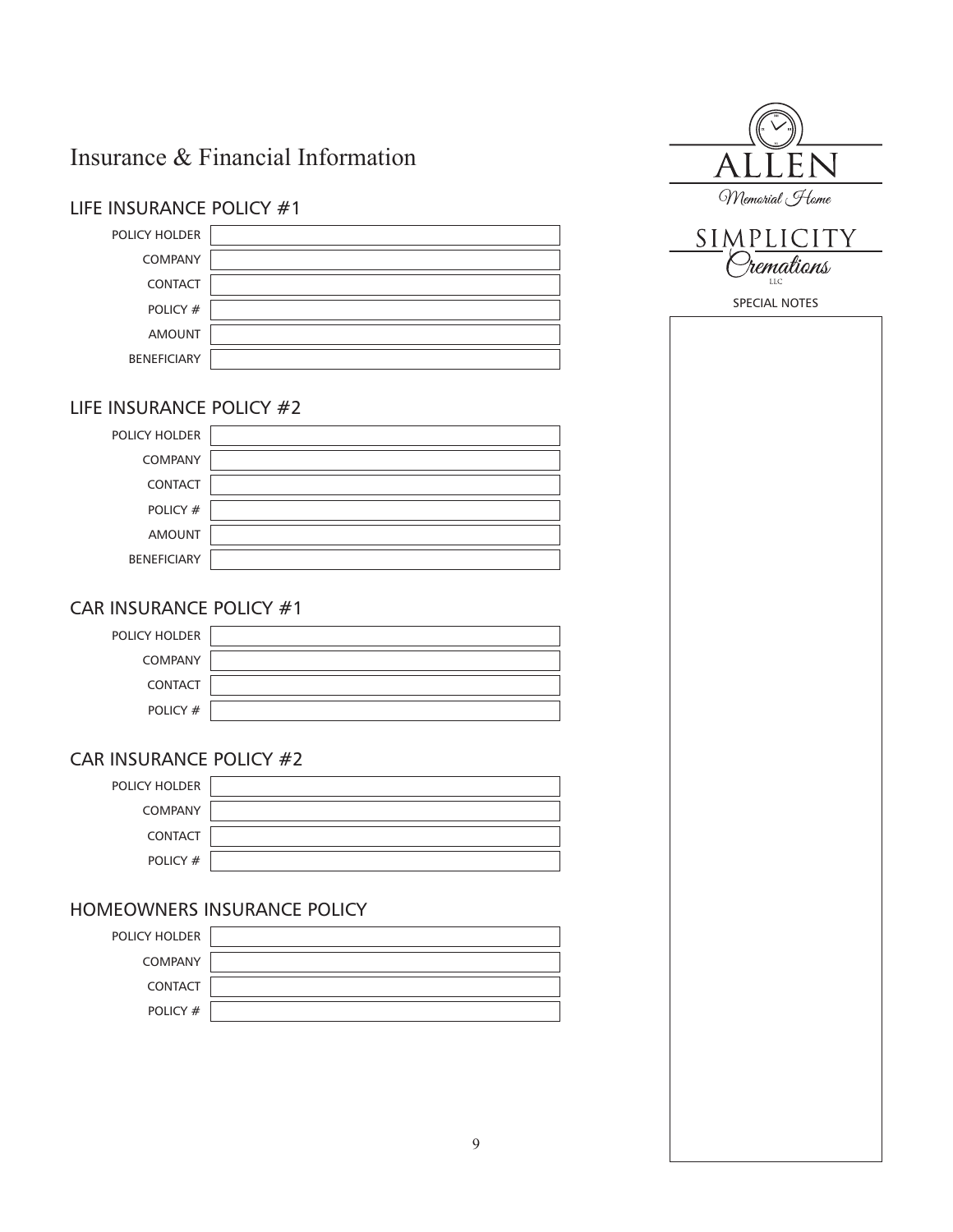## HEALTH INSURANCE POLICY (PRIVATE)

POLICY HOLDER COMPANY CONTACT

![](_page_11_Picture_2.jpeg)

# HEALTH INSURANCE POLICY (EMPLOYER)

| POLICY HOLDER  |  |
|----------------|--|
| <b>COMPANY</b> |  |
| <b>CONTACT</b> |  |
| POLICY #       |  |

#### DISABILITY INSURANCE POLICY

| POLICY HOLDER  |  |
|----------------|--|
| <b>COMPANY</b> |  |
| <b>CONTACT</b> |  |
| POLICY #       |  |

# OTHER POLICY

| POLICY HOLDER  |  |
|----------------|--|
| <b>COMPANY</b> |  |
| <b>CONTACT</b> |  |
| POLICY #       |  |

| S L                      |  |
|--------------------------|--|
| LLEN                     |  |
| Memorial Home            |  |
| SIMPLICITY<br>Oremations |  |
| LLC                      |  |
| SPECIAL NOTES            |  |
|                          |  |
|                          |  |
|                          |  |
|                          |  |
|                          |  |
|                          |  |
|                          |  |
|                          |  |
|                          |  |
|                          |  |
|                          |  |
|                          |  |
|                          |  |
|                          |  |
|                          |  |
|                          |  |
|                          |  |
|                          |  |
|                          |  |
|                          |  |
|                          |  |
|                          |  |
|                          |  |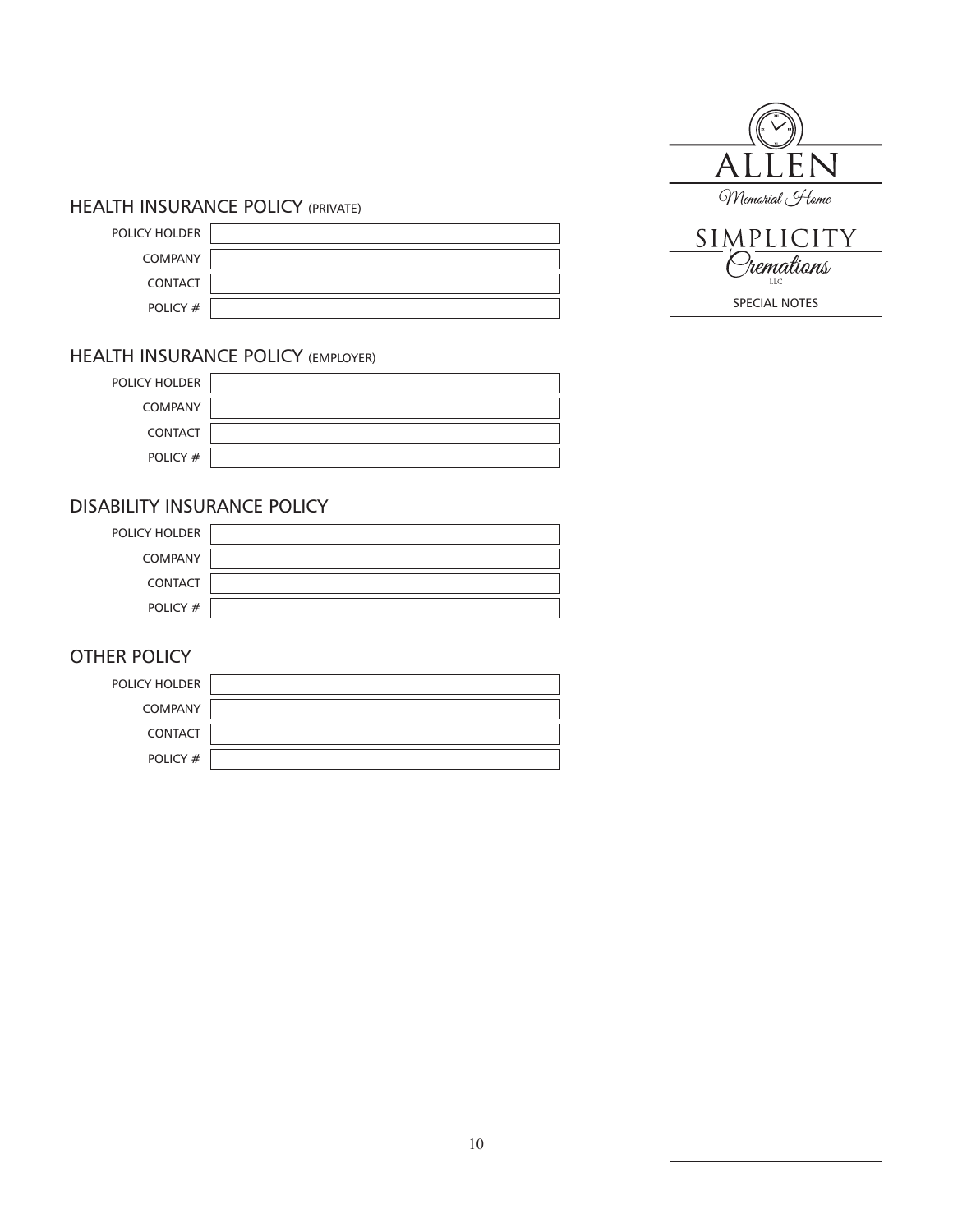# Memberships

| <b>ORGANIZATION</b> |  |
|---------------------|--|
| <b>MEMBER ID</b>    |  |
| <b>CONTACT</b>      |  |
| <b>DETAILS</b>      |  |
|                     |  |
| <b>ORGANIZATION</b> |  |
| <b>MEMBER ID</b>    |  |
|                     |  |
| <b>CONTACT</b>      |  |
| <b>DETAILS</b>      |  |
|                     |  |
| <b>ORGANIZATION</b> |  |
| <b>MEMBER ID</b>    |  |
| <b>CONTACT</b>      |  |
| <b>DETAILS</b>      |  |

![](_page_12_Picture_2.jpeg)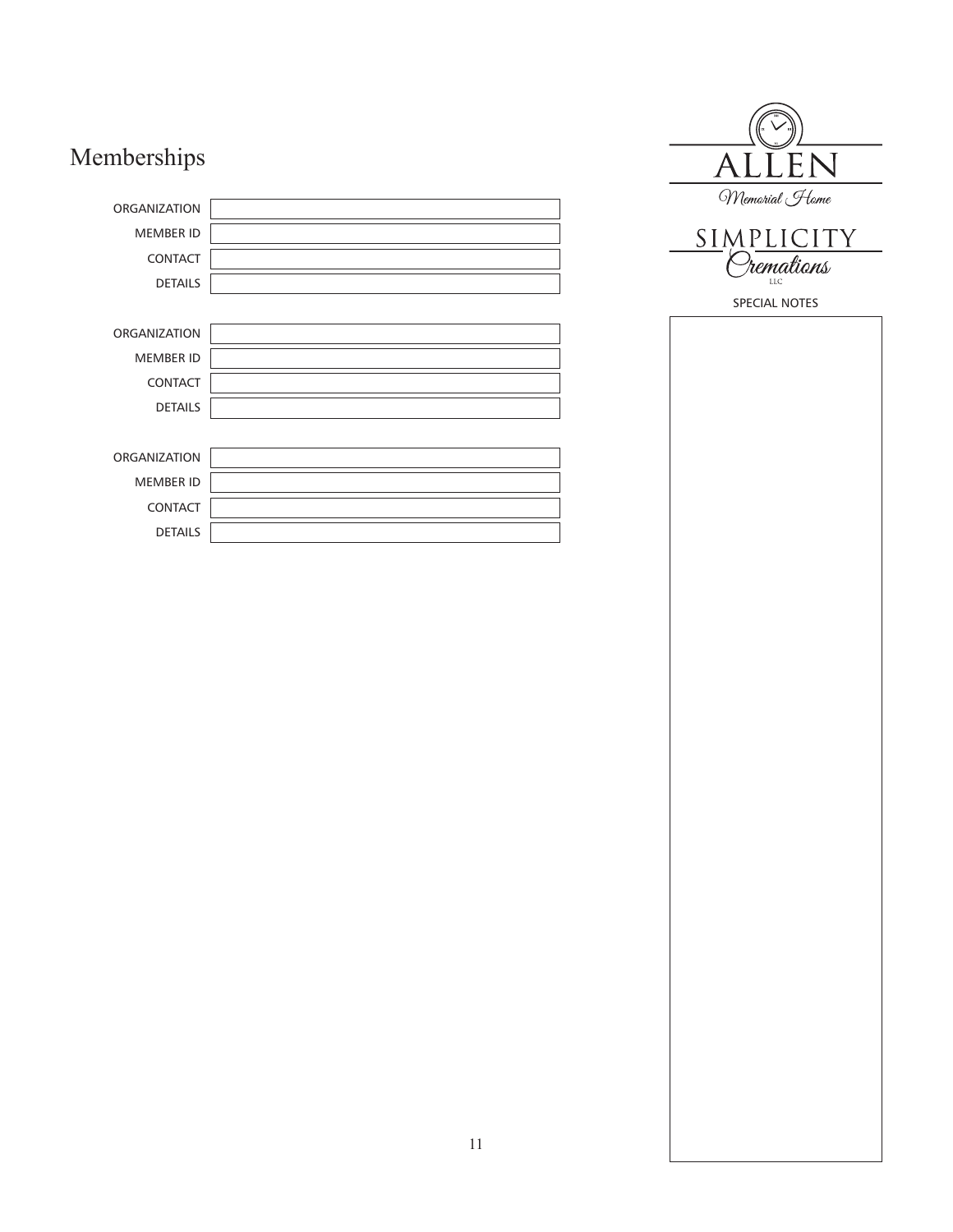#### **APPOINTMENT OF AGENT TO CONTROL DISPOSITION OF REMAINS**

 $\rm I,\,\,\,\,$ 

(Your name and address)

being of sound mind, willfully and voluntarily make known my desire that, upon my death, the disposition of my remains shall be controlled

by

(Name of agent)

With respect to that subject only, I hereby appoint such person as my agent with respect to the disposition of my remains.

#### **SPECIAL DIRECTIONS**

Set forth below are any special directions limiting the power granted to my agent as well as any instructions or wishes desired to be followed in the disposition of my remains:

 $\mathcal{L}_\text{G}$  , and the contribution of the contribution of the contribution of the contribution of the contribution of the contribution of the contribution of the contribution of the contribution of the contribution of t

Indicate below if you have entered into a pre-funded pre-need agreement subject to section four hundred fifty-three of the general business law for funeral merchandise or service in advance of need:

[ ] No, I have not entered into a pre-funded pre-need agreement subject to section four hundred fifty-three of the general business law.

[ ] Yes, I have entered into a pre-funded pre-need agreement subject to section four hundred fifty-three of the general business law.

(Name of funeral firm with which you entered into a pre-funded pre-need funeral agreement to provide merchandise and/or services)

#### **AGENT:**

| Name:             |  |
|-------------------|--|
| Address:          |  |
| Telephone Number: |  |

#### **SUCCESSORS:**

If my agent dies, resigns, or is unable to act, I hereby appoint the following persons (each to act alone and successively, in the order named) to serve as my agent to control the disposition of my remains as authorized by this document:

| 1. First Successor |
|--------------------|
| Name:              |
| Address:           |
| Telephone Number:  |
| 2. First Successor |
| Name:              |
| Address:           |
| Telephone Number:  |
|                    |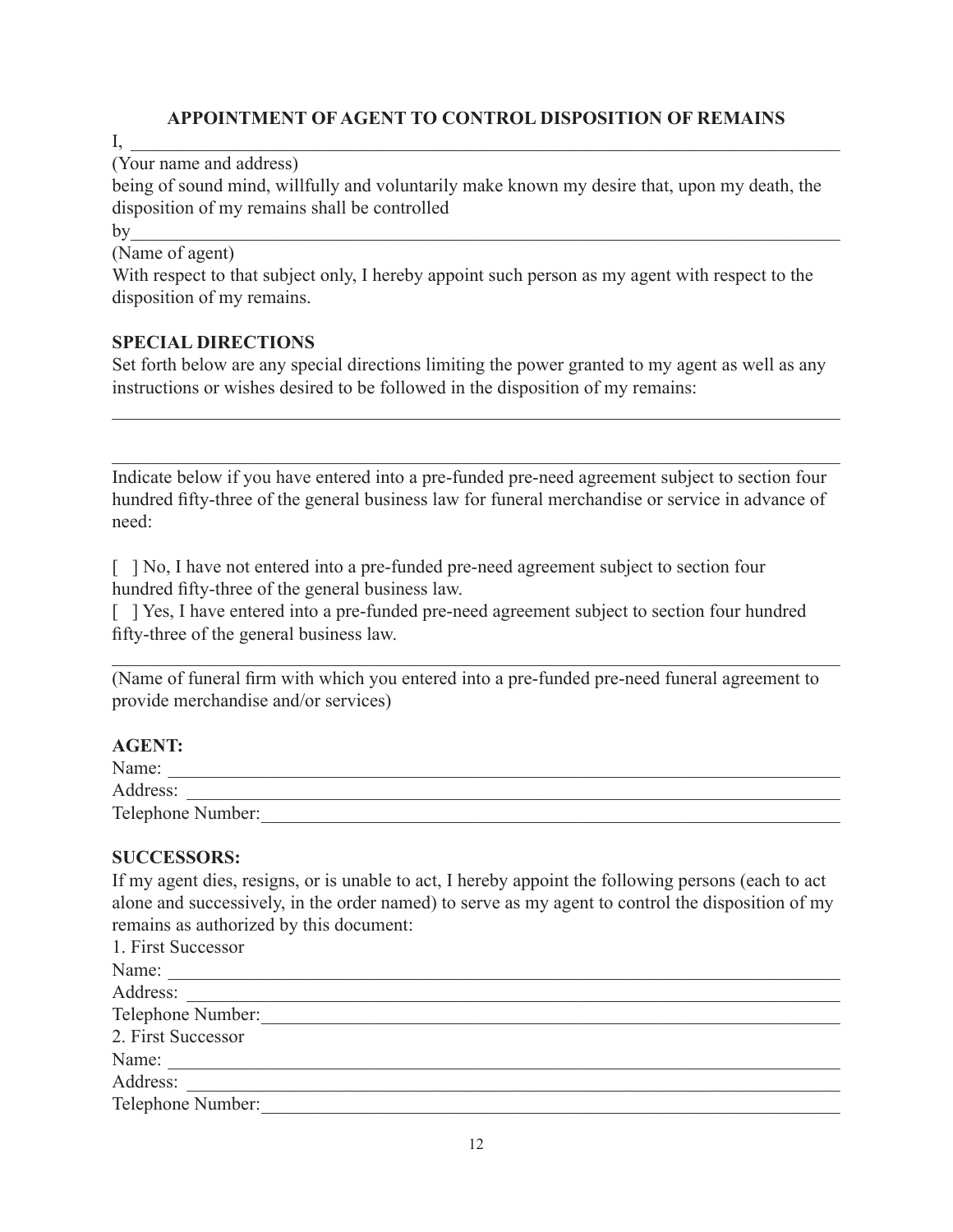## **DURATION:**

This appointment becomes effective upon my death. PRIOR APPOINTMENT REVOKED: I hereby revoke any prior appointment of any person to control the disposition of my remains.

| (Signature of person making the appointment)                                                                                                                                                                                   |
|--------------------------------------------------------------------------------------------------------------------------------------------------------------------------------------------------------------------------------|
| Statement by witness (must be 18 or older)                                                                                                                                                                                     |
| I declare that the person who executed this document is personally known to me and appears to                                                                                                                                  |
| be of sound mind and acting of his or her free will. He or she signed (or asked another to sign for                                                                                                                            |
| him or her) this document in my presence.                                                                                                                                                                                      |
| Witness $1:$                                                                                                                                                                                                                   |
| (signature)                                                                                                                                                                                                                    |
|                                                                                                                                                                                                                                |
|                                                                                                                                                                                                                                |
| Witness 2: $\qquad \qquad$<br>(signature)                                                                                                                                                                                      |
|                                                                                                                                                                                                                                |
| Address: Note that the contract of the contract of the contract of the contract of the contract of the contract of the contract of the contract of the contract of the contract of the contract of the contract of the contrac |
| <b>ACCEPTANCE AND ASSUMPTION BY AGENT:</b>                                                                                                                                                                                     |
| 1. I have no reason to believe there has been a revocation of this appointment to control                                                                                                                                      |
| disposition of remains.                                                                                                                                                                                                        |
| 2. I hereby accept this appointment                                                                                                                                                                                            |
|                                                                                                                                                                                                                                |
|                                                                                                                                                                                                                                |

(signature of agent)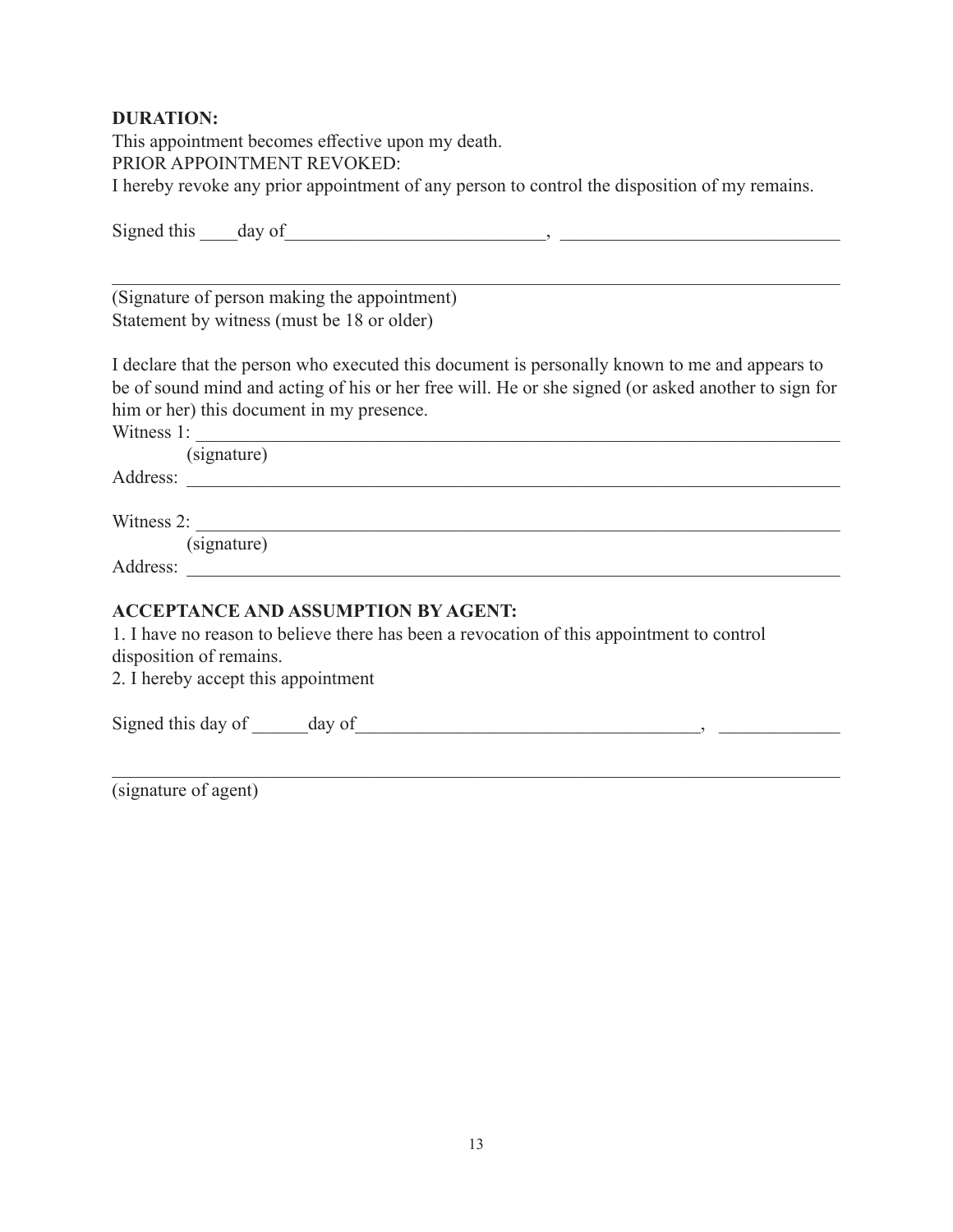# Pre Planning/Pre Funding A Funeral Why & How

The Funeral Prearrangement Conference

#### **INTRODUCTION**

Millions of people in New York State and across the nation are choosing to pay their funeral/ burial expenses well in advance. As part of a significant trend, more are doing so each day.Why? They recognize that taking care of this important need is not only smart financial planning, but provides great emotional relief just knowing that their final expenses are covered. There are a number of advantages to preplanning and prefunding funeral expenses:

- It allows individuals the opportunity to make personal and specific selections for the funeral service that most closely meets their needs;
- It is comforting to know that money has been set aside for their final expenses, which will in turn reduce the burden on family members at a difficult time;
- Loved ones are not left guessing which type of funeral service would have been preferred; and
- Medicaid/SSI recipients are allowed to set aside money to fully fund the service of their choice before their funds are exhausted down to necessary eligibility levels.

What you should expect from a prearrangement conference:

The law requires the funeral director to provide the consumer with the following:

1. A GENERAL PRICE LIST with the current prices for any merchandise, services and facilities offered by the funeral home.

2. A PRENEED ITEMIZATION STATEMENT that lists the items of merchandise, services and facilities that have been chosen, and the price of each.

3. A PRENEED AGREEMENT that outlines all the terms, as well as consumer's rights as the purchaser. It must also state how the principal and interest will be applied to the cost of the funeral services and merchandise at the time they are provided.

How Preplanning Works.

- Purchaser selects the funeral home of their choice.
- Purchaser meets with a funeral director.
- Purchaser selects desired services and merchandise while reviewing the funeral home's General Price List.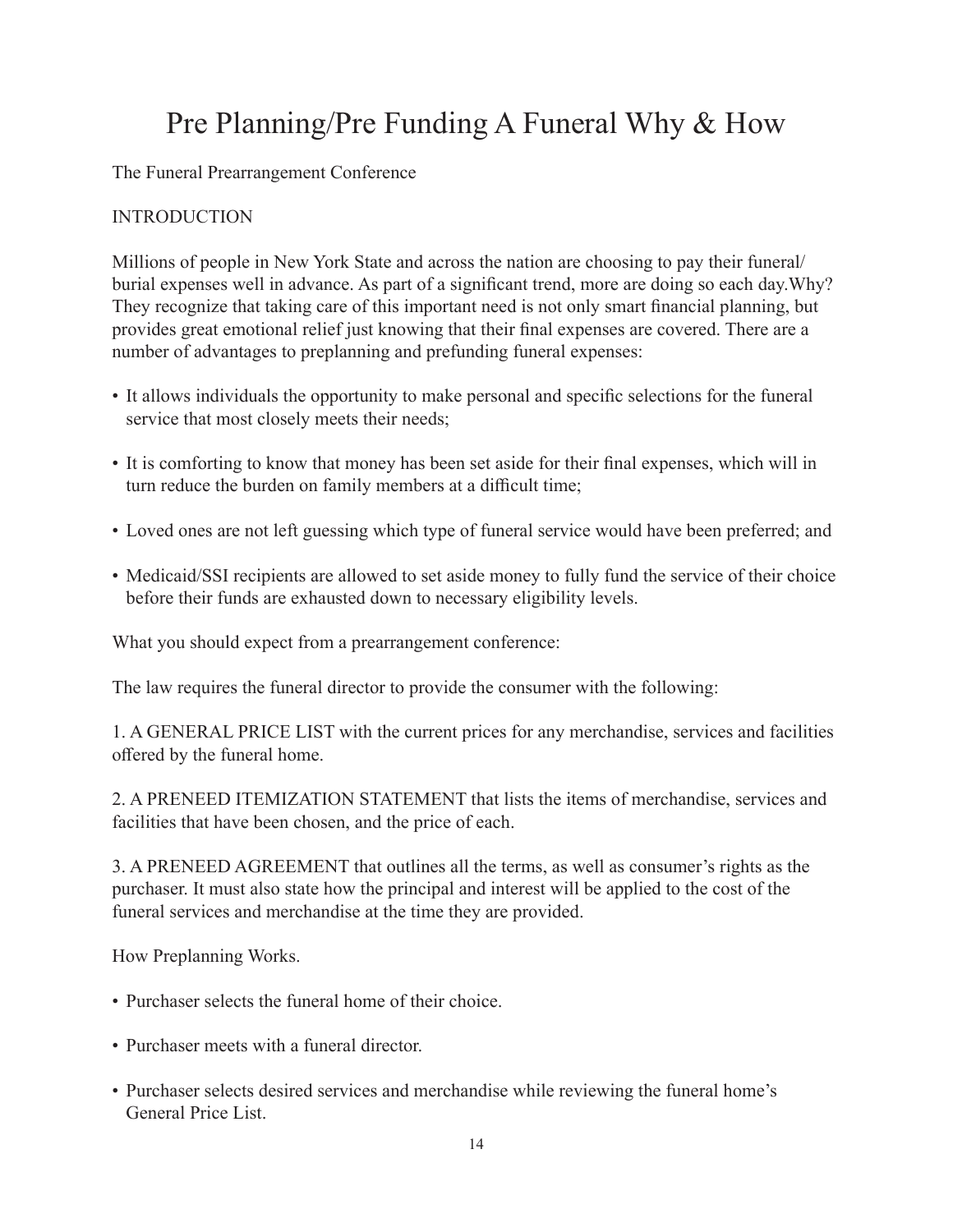- Funeral director prepares an Itemization Statement and Preneed Agreement.
- Both the funeral director and purchaser sign the documents.
- Purchaser submits a check made payable either to the funeral home or the funeral trust program.

If cash is remitted, the purchaser should obtain a cash receipt at the time of the transaction.

- Purchaser receives copies of all signed documents and a General Price List for retention.
- Within ten days, the funeral director forwards the funds to a funeral trust program.
- Within 30 days, the purchaser should receive a deposit acknowledgment in the mail indicating where the money has been placed.
- Funds are paid directly to the funeral home once the funeral services have been provided.
- If the account is REVOCABLE and there is an overage after the final funeral charges have been paid, the overage will be paid to the living purchaser or the decedent's estate.
- If the account is IRREVOCABLE and there is an overage after the final funeral charges have been paid, the overage will be paid to the county where the beneficiary resided and was receiving assistance.
- If the total funeral charges were never paid-in-full or if the purchaser requested partial refunds from the preneed account during the life of the trust, an outstanding balance may be due and any guarantee would technically become null and void.

Type of Preneed Agreements

New York State mandates that preneed agreements with New York funeral firms MUST BE REVOCABLE, except for Medicaid/SSI applicants or recipients and their family members. This means that all preneed agreements (except when prepared for Medicaid spend-down) may be canceled at any time prior to death and the entire balance, including all accrued interest, may be refunded upon request. New York State mandates that preneed burial trusts for applicants or recipients of Medicaid/SSI MUST BE IRREVOCABLE. This means that the prearrangement MAY NOT be canceled prior to death. It may, however, be transferred to a different funeral home at any time.

Effective January 1, 2011, New York State law also mandates that all contracts for prefunded funerals for family members executed by applicants for or recipients of Medicaid also be IRREVOCABLE. An applicant/recipient of Medicaid/SSI may, under New York State law, set aside funds for funeral trust accounts for immediate family members. Immediate family members include: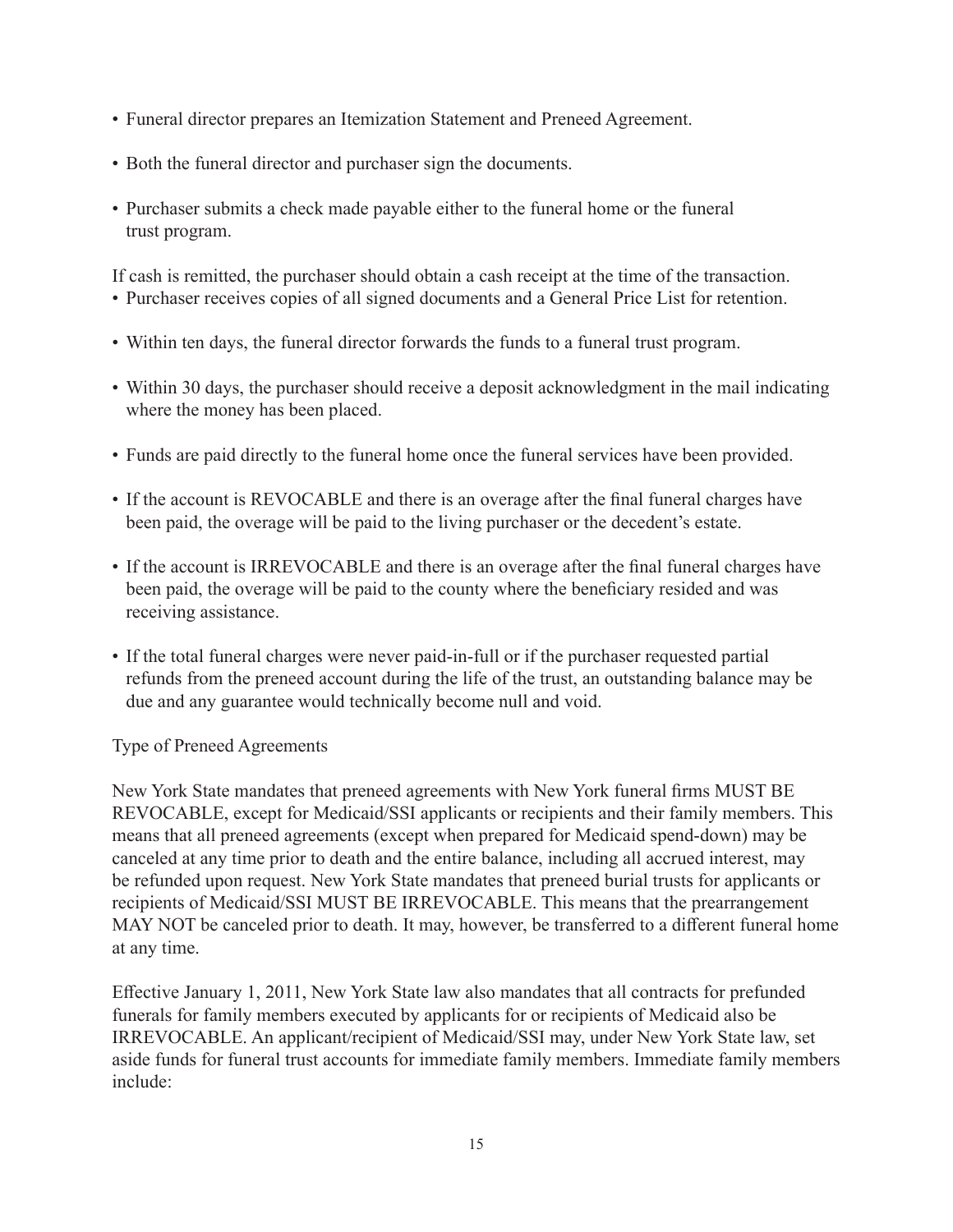- The applicant/recipient's spouse;
- Minor and adult children;
- Stepchildren;
- Brothers;
- Sisters;
- Parents; and
- Spouses of these individuals.

Please note that when the original purchaser (applicant/recipient) passes away, the beneficiary (family member) becomes the new purchaser and taxpayer. At that time, the Social Security number associated with the account will be changed from the original purchaser's to the beneficiary's. Aside from being revocable or irrevocable, there are three types of preneed agreements. The following is a description of each: NON-GUARANTEED — indicates that the funeral home does not guarantee that the principal plus interest earned on the trust will be sufficient to pay the total and final cost of the prearranged products and services. In other words, a balance may be due at the end. The funeral home will provide the funeral services and merchandise selected at the cost of those items at the time of the funeral. If the total cost of the funeral exceeds the amount in the trust account, the additional expense will be due. FULL GUARANTEE — guarantees that the price of the funeral services and merchandise will not exceed the balance of deposits and interest earned in the trust account at the time that the funeral is provided. The funeral home agrees that the principal deposited plus any interest earned on the paid in full account will be sufficient to pay for all final expenses to be provided by both the funeral home AND third party vendors providing cash advance items.

GUARANTEED EXCLUDING CASH ADVANCES — guarantees that the price of the funeral home charges only will not exceed the principal deposited plus any interest earned on the paid in full account at the time that the funeral is provided. Outside vendor costs such as cemetery expenses and death certificates are not guaranteed. Please note, interest earned on this type of account should be split proportionately between the funeral home charges and the cash advance charges.

#### The Summary Statement

The purchaser will receive a tax information statement each year, postmarked by January 31st.

#### Taxation of Preneed Funeral Trusts

The Internal Revenue Service (ruling 87-127) has determined that purchasers of preneed funeral trusts are responsible for any income tax (if the purchaser is required to file) resulting from interest earned on the trust account, because the funds, although set aside as payment for funeral expenses, always remain the property of the purchaser. With the exception of irrevocable trusts, a purchaser always maintains the right to withdraw the funds at anytime prior to the performance of the funeral. Although withdrawals are not permitted from irrevocable trusts, the funds may be transferred to a different funeral firm at any time. The purchaser will receive a tax information statement each year, postmarked by January 31st, (i.e., Grantor Trust Statement). The tax statement provides: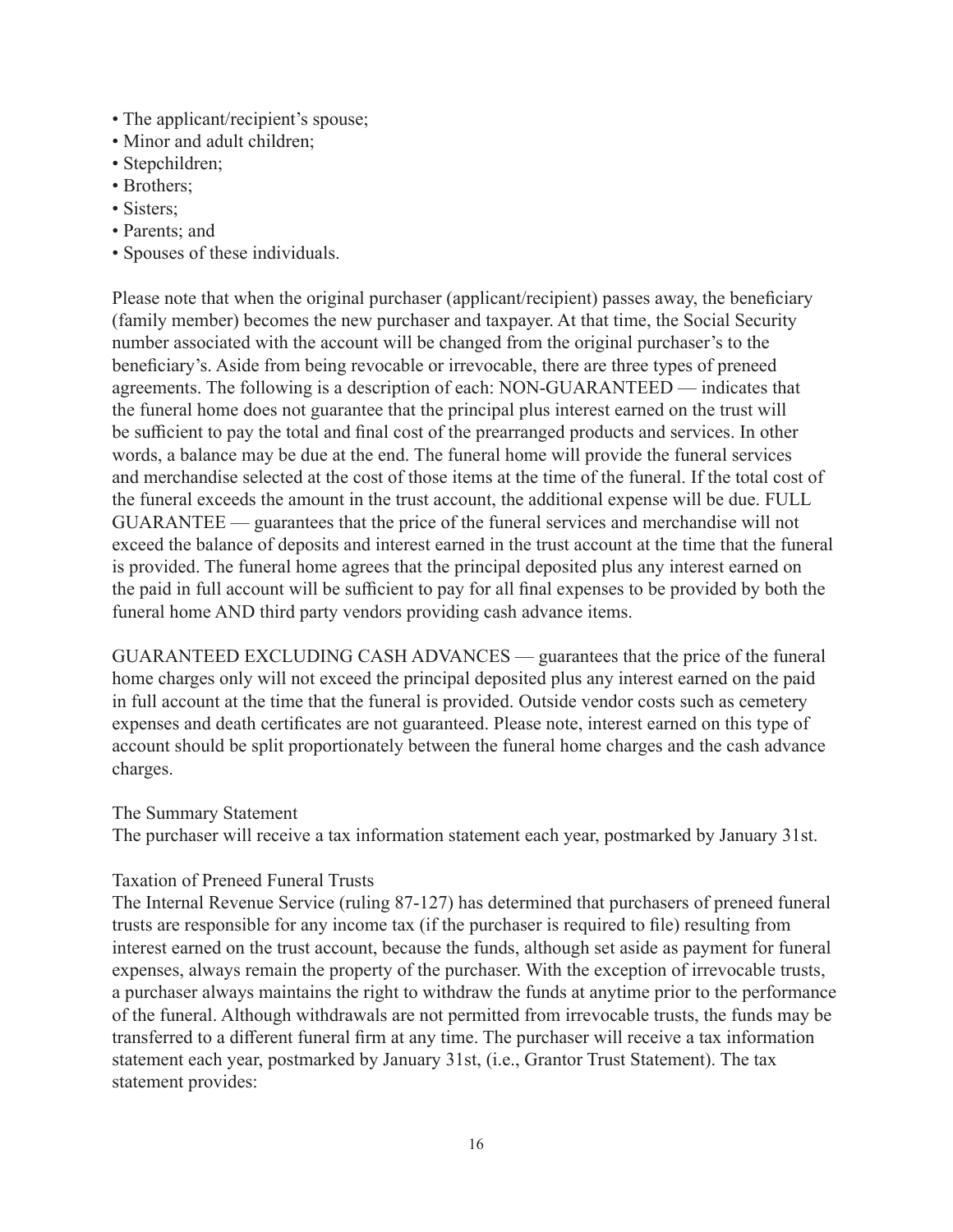- The gross interest income earned on your funeral trust. To comply with IRS tax filing requirements, this amount must be reported on your income tax return. Please consult with your tax advisor/preparer should you have any questions pertaining to this requirement. The amount of the fiduciary fee paid for management of the trust, as disclosed in your preneed agreement.
- The amount of the professional investment advisory fee paid for services, as disclosed in your preneed agreement.

#### Important Information for Applicants of Public Benefit Programs

A 1982 amendment to the Social Security Act implemented a program whereby Medicaid/ SSI eligible persons can set aside funds for their funeral and burial before their resources are exhausted by medical bills or their income declines to such a level that they need the cash assistance provided by the Supplemental Security Income (SSI) program. This program was implemented through specific resource exclusions for prepaid funeral contracts.

#### • MEDICAID/SSI: ADVANTAGES FOR ELIGIBLE INDIVIDUALS

All citizens — regardless of income — are entitled to and deserving of both a proper funeral service and a burial with dignity and respect. In fact, federal and state laws support this guiding principle in a number of important ways. It was the judgment of Congress that persons should not have to choose between lifesaving welfare assistance and giving up their plan for the disposition of their bodily remains . .

First, any person applying for Medicaid/SSI can set aside funds for the sole purpose of paying their funeral/burial expenses as part of the spend-down process to Medicaid/SSI eligibility. The funeral/burial funds you set aside will not be counted as part of your financial resources. As of January 1, 2011, New York State law also mandates that all contracts for prefunded funerals for family members executed by applicants for or recipients of Medicaid also be IRREVOCABLE. Second, New York State law requires that 100% of these funeral/burial funds be placed in an irrevocable trust account making certain that they will be available when they are needed and used for no other purpose than what they are intended. A trust which is titled "irrevocable" means that any refund, withdrawal or other disposition of the deposits on account plus accrued interest, for any purpose, will and must legally be refused by the funeral director and/or funeral trust or financial institution. Please note: If the account is irrevocable and there is an overage after the final funeral charges have been paid, the overage will be paid to the county where the beneficiary resided and was receiving assistance. Finally, you have the right to use any funeral home you choose. You may also change your funeral home selection, at any time, for any reason. NOTE: A Medicaid/SSI eligible individual must first notify his or her caseworker that funds will be set aside to pay their funeral/burial expenses.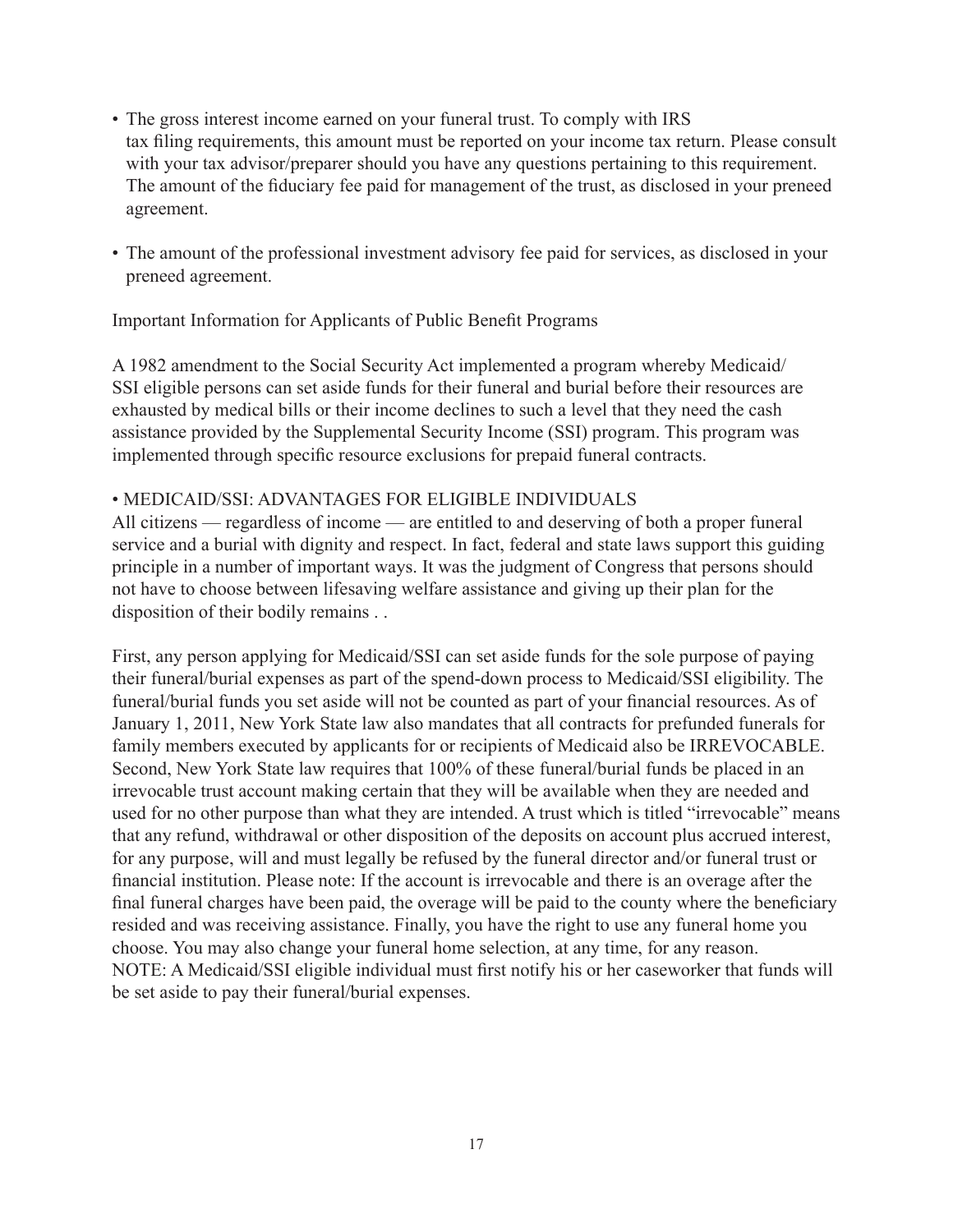Medicaid, Medicare, and SSI…Which is Which?

There is often confusion about what each of these programs provide, specifically Medicaid, Medicare, and SSI. Below are brief descriptions of each:

## • MEDICARE

Medicare is authorized under the Social Security Act and is part of a national health insurance program for individuals age 65 or older, younger people with disabilities and individuals with permanent kidney failure. Medicare is administered by the Health Care Financing Administration under the US Department of Health and Human Services.

## • MEDICAID

Medicaid was established by Congress in 1965 as a government health insurance program for individuals of any age whose income is too low to provide routine health care costs, or whose health care costs are too high to be covered by their income. These costs include the cost of nursing home residence. Medicaid eligibility is determined from detailed documentation provided by an applicant regarding their income and assets. The figures below reflect the amount of resources an applicant may retain and still qualify for Medicaid. Resource levels depend on the number of family members living with the applicant.

## 2014 MEDICAID RESOURCE LEVELS \*

- 1 person household \$ 14,550
- 2 person household \$ 21,450
- 3 person household \$ 24,668
- 4 person household \$ 27,885

Excludes irrevocable burial account, house, car, life insurance with face value of \$1500 or less. Currently, a Medicaid recipient residing in a nursing home may also retain \$50 of monthly income as a personal needs allowance for any personal expenses not covered by Medicaid.

## • SUPPLEMENTAL SECURITY INCOME (SSI)

SSI is a federally administered program assisting individuals who have reached an age of 65+ or have been legally classified as blind or disabled and meet specific income and resource tests, citizenship/qualified alien status and US residence requirements. Currently, all funds placed into an irrevocable preneed account are excluded as countable resources when an individual applies for SSI benefits.

#### 2014 SSI RESOURCE LEVELS \*

- \$ 2,000 for individuals
- \$ 3,000 for couples

Excludes irrevocable burial account, house, car, life insurance with face value of \$1500 or less. \*Both Medicaid/SSI Resource limits are adjusted annually, and are confirmed by the Office of Health Insurance Programs.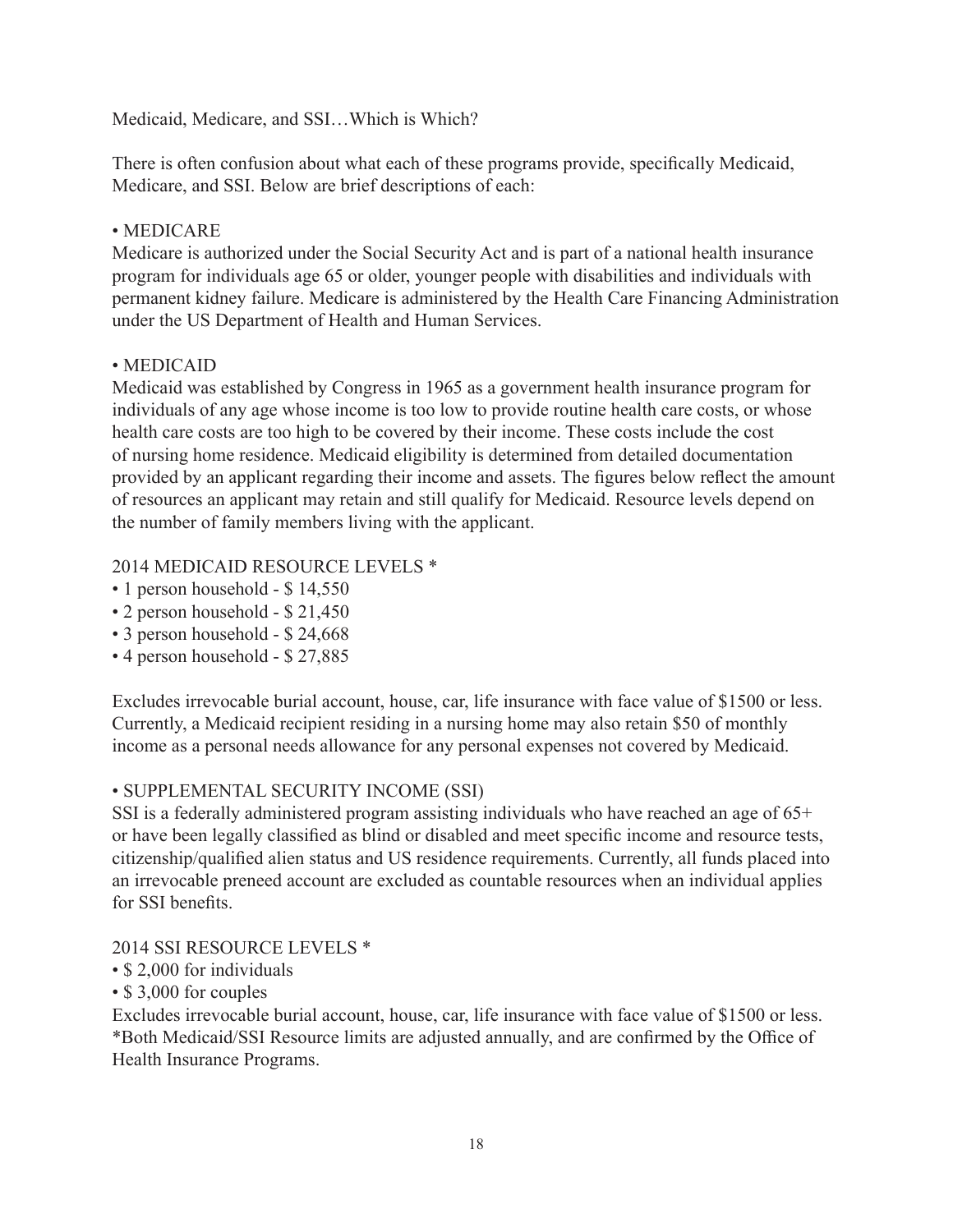#### Prepaid Funeral Resource Exclusion

Any individual who is an applicant for Medicaid/551, and is in the "spend-down" process, should meet with a funeral director.

#### • HOW TO QUALIFY

During a prearrangement conference, the individual should select which funeral services and merchandise he or she desires as disclosed on a "General Price List." The funeral director will then note these selections on an itemized statement (commonly known as a "Preneed Itemization Statement") which will reflect the current retail value of the merchandise and services selected. The next step is funding the arrangements. Funeral prearrangements will qualify as a prepaid funeral resource exclusion, and not counted as an asset, if the funds are placed in an irrevocable prepaid funeral trust account.

#### • PAYMENTS TO PURCHASERS

Purchasers who have entered into irrevocable burial trusts may only use the funds for payment of funeral services and merchandise upon the death of the intended funeral recipient. If the account is irrevocable and there is an overage after the final funeral charges have been paid, the overage will be paid to the county where the beneficiary resided and was receiving assistance.

#### • REQUIREMENTS

All documentation generated by this process must meet stringent federal and state requirements for resource qualification and funeral service disclosures. Social Services personnel require evidence that the funeral arrangements exist and that they are linked irrevocably to the funding vehicle. Additionally, all of the documentation generated by the funeral home must meet Federal Trade Commission standards for price and itemization disclosure, and all of the provisions of Section 453 of the New York State General Business Law.

#### PORTABILITY

The law allows the consumer to change funeral homes at any time prior to death without affecting the irrevocability of the arrangements themselves. Even if the consumer moves out-of- state, they can request that the funds be transferred to a different funeral home.

#### Mandatory Contract Disclosures

A major goal of NYS preneed law is to ensure that preneed consumers have a full written explanation of all meaningful aspects of the preneed agreement. New York State law mandates that every irrevocable preneed agreement must contain the following consumer disclosure, in a minimum of 12 point type: New York law requires this agreement to be irrevocable for applicants for and recipients of supplemental security benefits under section two hundred nine of the Social Services Law or medical assistance under section three hundred sixty-six of the Social Services law, and for the moneys put into a trust under this agreement to be used only for funeral and burial expenses. Whether the agreement is for your funeral and burial expenses or for those of a family member, if any money is left over after your funeral and burial expenses have been paid, it will go to the county. You may change your choice of funeral home at any time. If this agreement is for the funeral and burial expenses of a family member, after your death such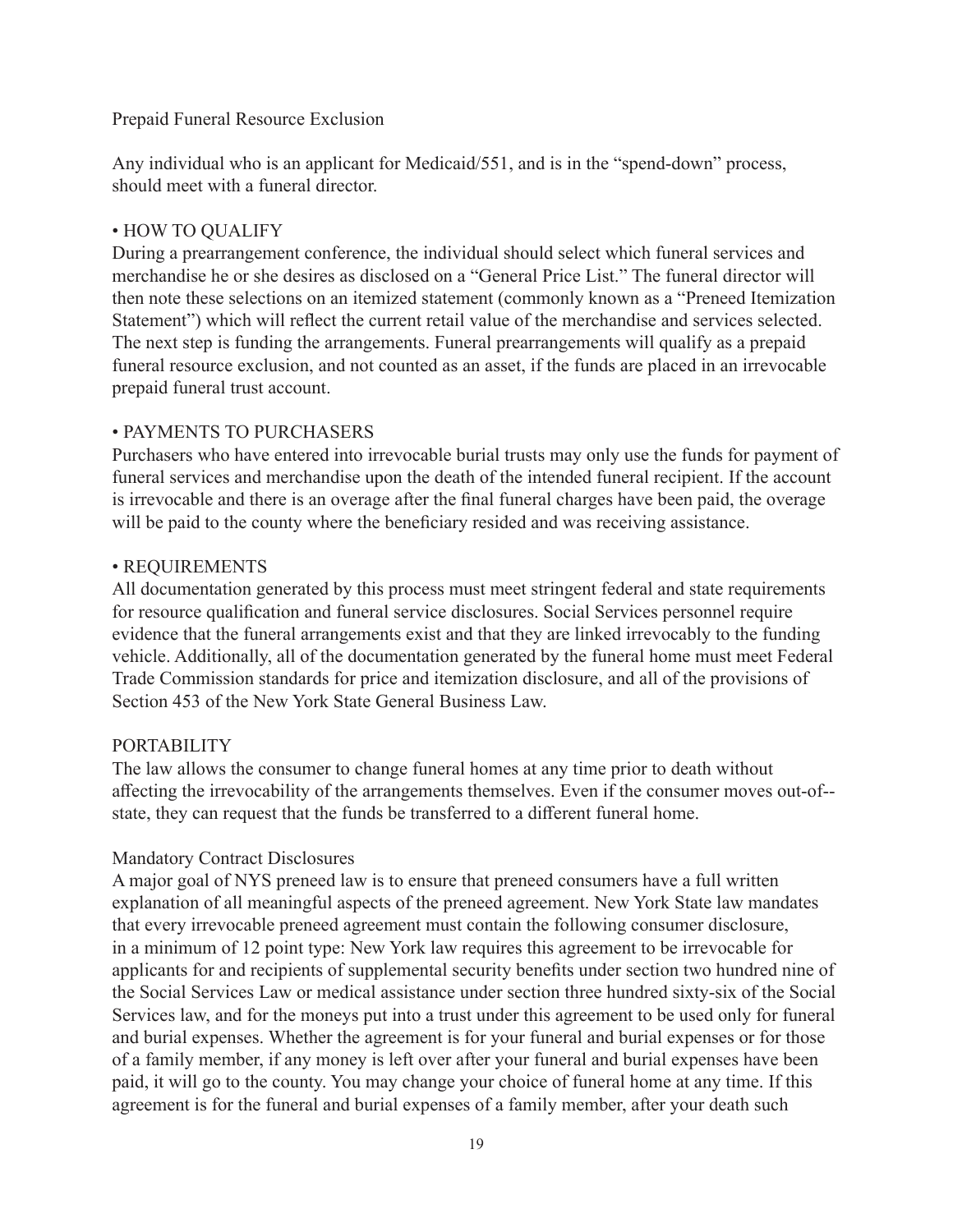family member may change the choice of funeral home at any time. All literature promoting prearranged funeral and burial services prepared after January 1, 1997 must contain language disclosing the irrevocable nature of burial trusts established for an applicant or recipient of supplemental security income benefits or medical assistance. Following are some samples of the language that could be used: New York State law mandates that all contracts for prefunded funerals executed by applicants for or recipients of Medicaid/SSI be irrevocable. New York State law mandates that funeral/burial trust funds for Medicaid/SSI recipients must be irrevocable.

Summary of NYS Irrevocable Trusting Statute

New York Social Services Law, Section 209

New York State Social Services Law Section 209 and Section 366 mandate that all contracts for prefunded funerals established for applicants or recipients of Medicaid/SSI be IRREVOCABLE.

- Applicants and recipients of Medicaid/SSI may establish an irrevocable trust fund (for an unlimited dollar amount) for the exclusive purpose of their or a family member's funeral and burial.
- Only a single irrevocable trust fund may be established for each beneficiary.
- The funds in an irrevocable funeral account are not considered an asset during the spend-down process.
- Individuals will have the opportunity to select the funeral firm, funeral director, and cemetery to be used, and may change their selection at any time. The irrevocable account(s) are completely portable, and may be transferred to another funeral home, even in another state. Funds must be placed in an interest-bearing account within ten business days. The accumulated interest shall not be reported as "countable" income.
- Any account overage remaining after the full payment of funeral services and merchandise must be forwarded to the county where the decedent resided and was receiving benefits.
- All preneed agreements for accounts established by or for an applicant or recipient of Medicaid/ SSI must contain a mandatory disclosure explaining the nature of the irrevocability of the contract and the issue of portability.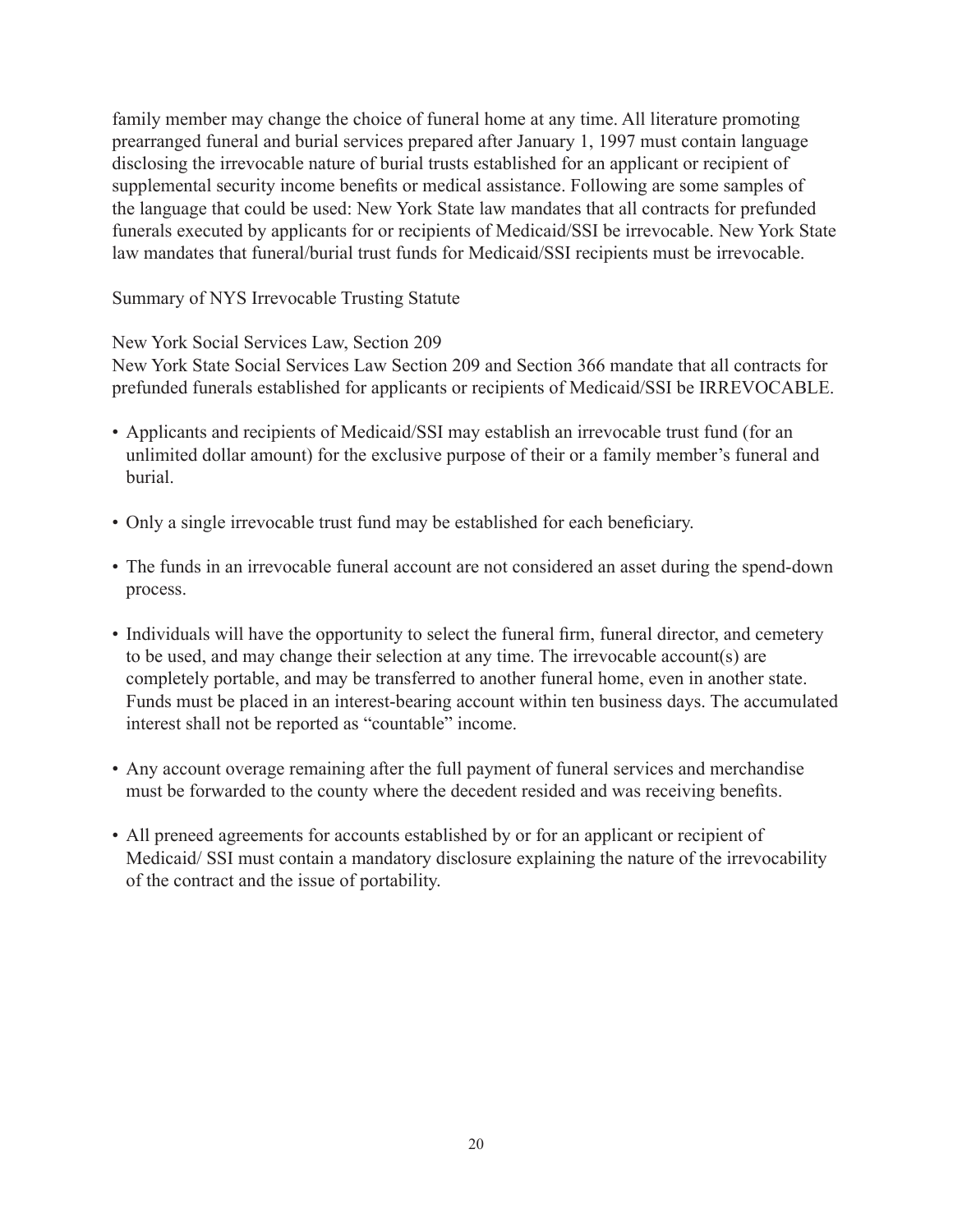Commonly Asked Questions:

Preneed Accounts for Applicants or Recipients of Medicaid/SSI

Q: What happens if I currently have a revocable preneed account, but I am now applying for Medicaid or SSI?

A: When applying for Medicaid/SSI, your caseworker should advise you that the revocable preneed account must be converted to irrevocable status to ensure that your program eligibility is not jeopardized.

Q: How does my life insurance policy affect my Medicaid eligibility? A: The face value of any life insurance policy(ies) over \$1,500 will be counted as an asset in determining your Medicaid eligibility.

Q: Can additional funds be added to my irrevocable preneed account?

A: Yes. However, the total deposits into the account must not exceed the total cost of funeral merchandise and services recorded on the original itemization statement.

Q: Can an overage in an irrevocable preneed trust account be used to fund additional services or merchandise?

A: No. lf the current account balance exceeds the actual costs of the services and merchandise originally selected, the overage must be returned to the county.

Q: Can my irrevocable preneed agreement be modified at the time of need?

A: Yes. However, the new items must be of equal or lesser value, and must qualify as funeral merchandise and services. If there is an overage, the funds may not be depleted to cover additional merchandise and services, but must be sent to the county.

Q: Which county Social Services Department receives the overage in an irrevocable trust account?

A: If there's an overage after the final funeral charges have been paid, the overage must be sent to the county where the recipient was receiving public assistance at their time of death (in most cases this will be the county where the decedent resided).

Q: Can an irrevocable preneed funeral account be split into separate accounts in New York State? A: No. The full amount of an irrevocable preneed agreement must be placed into a single preneed trust account.

Q: Which items may not be included on the preneed itemization form for an irrevocable preneed account?

A: As an applicant or recipient of Medicaid/SSI, you may only prearrange "reasonable and common" funeral merchandise and service expenses that are related to fulfilling the funeral contract. Examples of items not permitted by the NYS Bureau of Funeral Directing include: airline tickets, funeral luncheons, charitable donations and cash gifts. If there are any questionable items, you should speak to a social worker to obtain prior approval.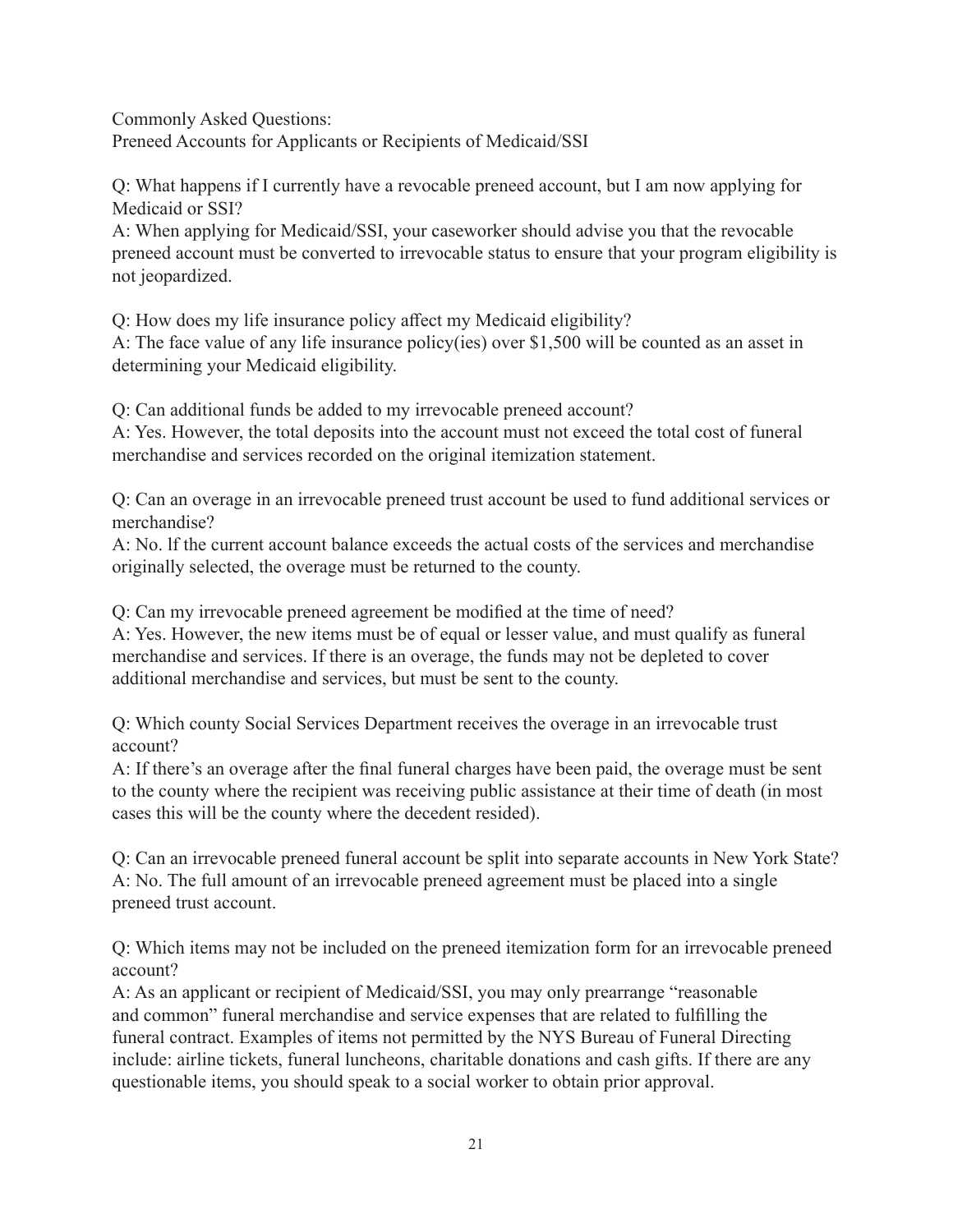Q: Who may authorize a transfer of funds to another funeral home?

A: Before death occurs, only the purchaser and his/her legal representative may authorize a transfer of an irrevocable preneed account to another funeral home.

Q: How does the law affect pre-existing contracts of Medicaid applicants and recipients? A: If you had both a pre-existing agreement and were receiving benefits prior to January 1, 1997, your account may remain revocable, but must still be recertified annually by County Social Services personnel.

Q: Must a funeral firm's print materials include a disclosure relating to preneed agreements? A: Yes. Any promotional material printed must contain language disclosing the irrevocable nature of preneed funeral and burial accounts established by and for individuals receiving or applying for Medicaid or SSI.

Have more questions? Please do not hesitate to ask your funeral director.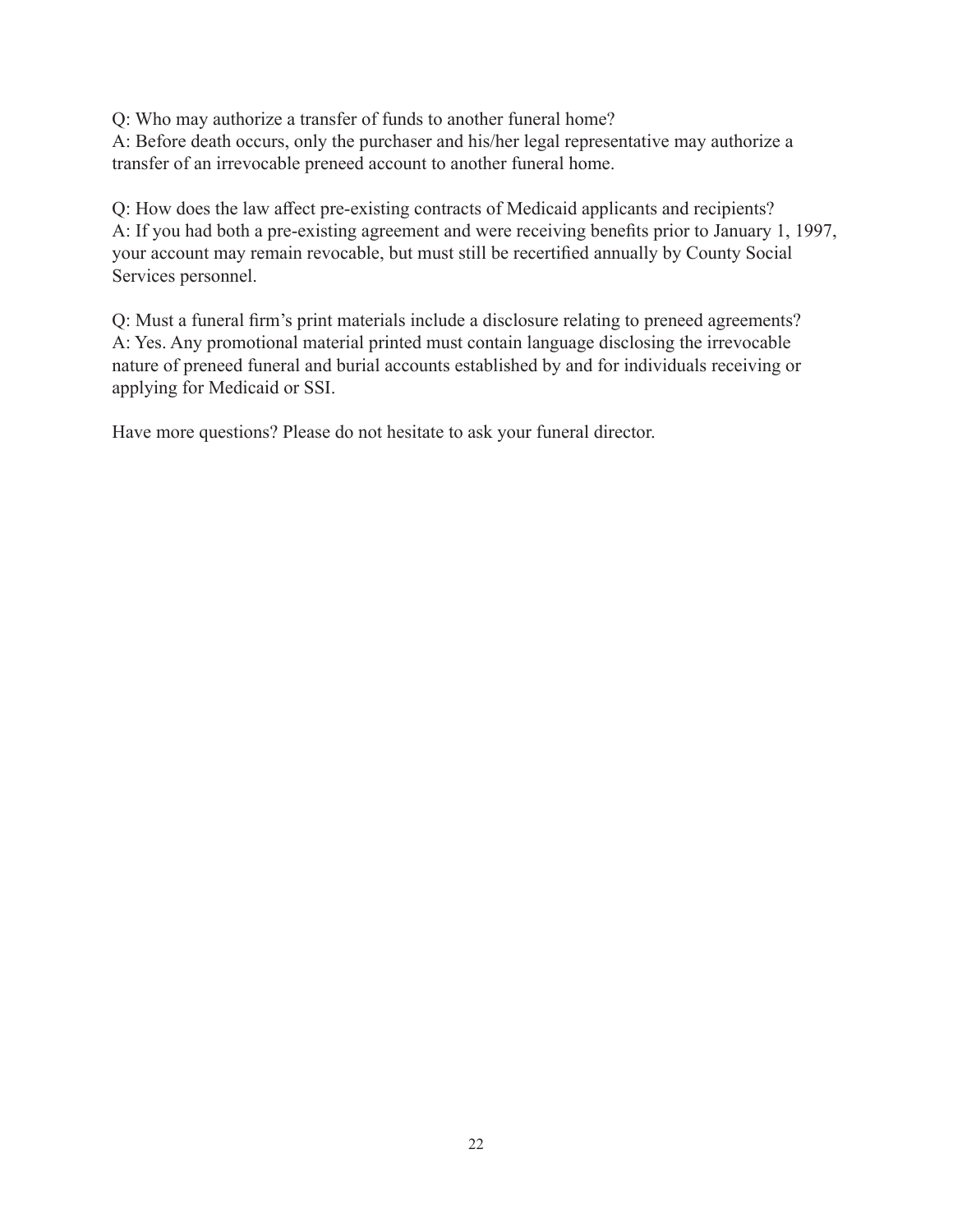# When a Death Occurs

#### INTRODUCTION

Adjusting to the death of a loved one can be a very difficult process. This brochure was designed to help you deal with the problems and processes surrounding a death in the easiest and simplest manner possible. Although some major decisions are unavoidable at this time, many can be put off until you are feeling less vulnerable. When a death has occurred there is usually a need to administer the estate of the decedent. Every estate should be considered unique, and not all estates will have administrative duties. Some small estates, under particular circumstances, will not even require administration. If there are multiple beneficiaries or heirs, make every effort to keep them informed of your actions on their behalf and consult with them if possible, especially where there is no Will. The responsibility will be great and the anxiety will remain for months but through careful planning, expert advice and family support, you can resolve the duties in a manner that will provide you with personal satisfaction.

#### FUNERAL ARRANGEMENTS

As a relative or close friend, some day you may find yourself in the position of handling funeral and cemetery arrangements. Here is some important information to help you through that difficult time.

- In 2006, a law took effect that established a next-of-kin "hierarchy" of individuals who have the legal right to control the disposition of the remains of a deceased person. This law also allows someone to formally designate/ appoint another person to control the disposition of their remains and carry out his or her wishes as they intended.
- If no prepaid arrangements have been made or if the prepaid purchases do not cover the entire amount required, you will be asked to sign a contract when ordering services.
- While the contract usually binds the person who signs it to pay the charges, that person can seek reimbursement from the estate, or utilize the money from other sources. However, if the estate is not sufficient to cover the funeral costs or other assets cannot be quickly converted to cash, the person who signed the contract may be required to pay costs.
- Check to see if the deceased had any death benefits that would help cover funeral costs.

Choose a Funeral Home with which you are comfortable. The funeral director will meet with you at the arrangement conference to help you choose the services and merchandise you would like. Since 1982, the Federal Trade Commission (FTC) has overseen the manner in which funeral homes charge the families they serve.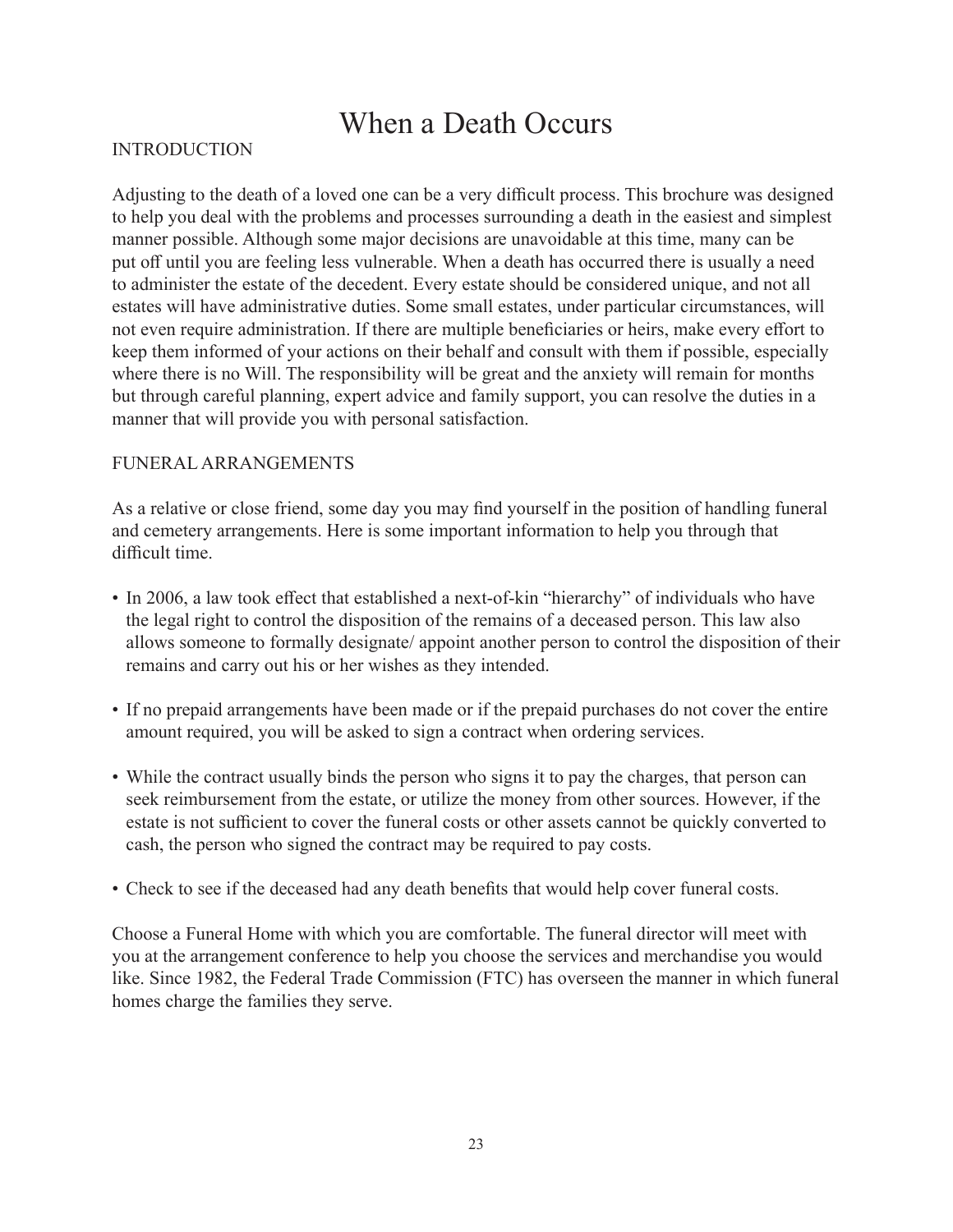#### UNDER FTC RULES:

- Funeral directors must offer accurate price information to people making inquiries over the telephone regarding funeral costs.
- If you inquire in person, the funeral director will give you a written, itemized price list with all the specific goods and services the funeral home offers. This is called a General Price List (GPL) and is usually given when the family first meets with the funeral director to make arrangements.
- After making your selection, the funeral director will provide you with a written statement showing the total cost and break down of each good or service you have purchased.

#### IMPORTANT TIPS:

- The cost of funeral arrangements vary depending on the funeral home and type of service and merchandise you choose. It is important for family members to agree on arrangements. Remember that your funeral director is there to help you.
- If the deceased was a veteran s/he may be entitled to VA burial allowance and also entitled to a Social Security death benefit. The funeral director will help you with these claims.

#### REVIEW OF DEATH BENEFITS

#### SOCIAL SECURITY ADMINISTRATION

Payment for covered individuals can only be made to an eligible surviving widow, widower, or entitled child.

#### VETERANS ADMINISTRATION

Death benefits may be available for qualifying veterans through the Veterans Administration.

#### INSURANCE

The deceased may have purchased some form of insurance, or have been a member of a civic or employment organization which provides death related benefits.

#### PREPAID FUNERALS

In New York State, if the contract is paid for in advance, the funeral establishment must place 100% of all moneys received in trust, and all interest accrues to the benefit of the consumer.

#### VICTIMS OF CRIME

If the death was the result of a criminal act, benefits may be available through the Victims of Crime Compensation Program. See page 17 for information on how to contact the above organizations.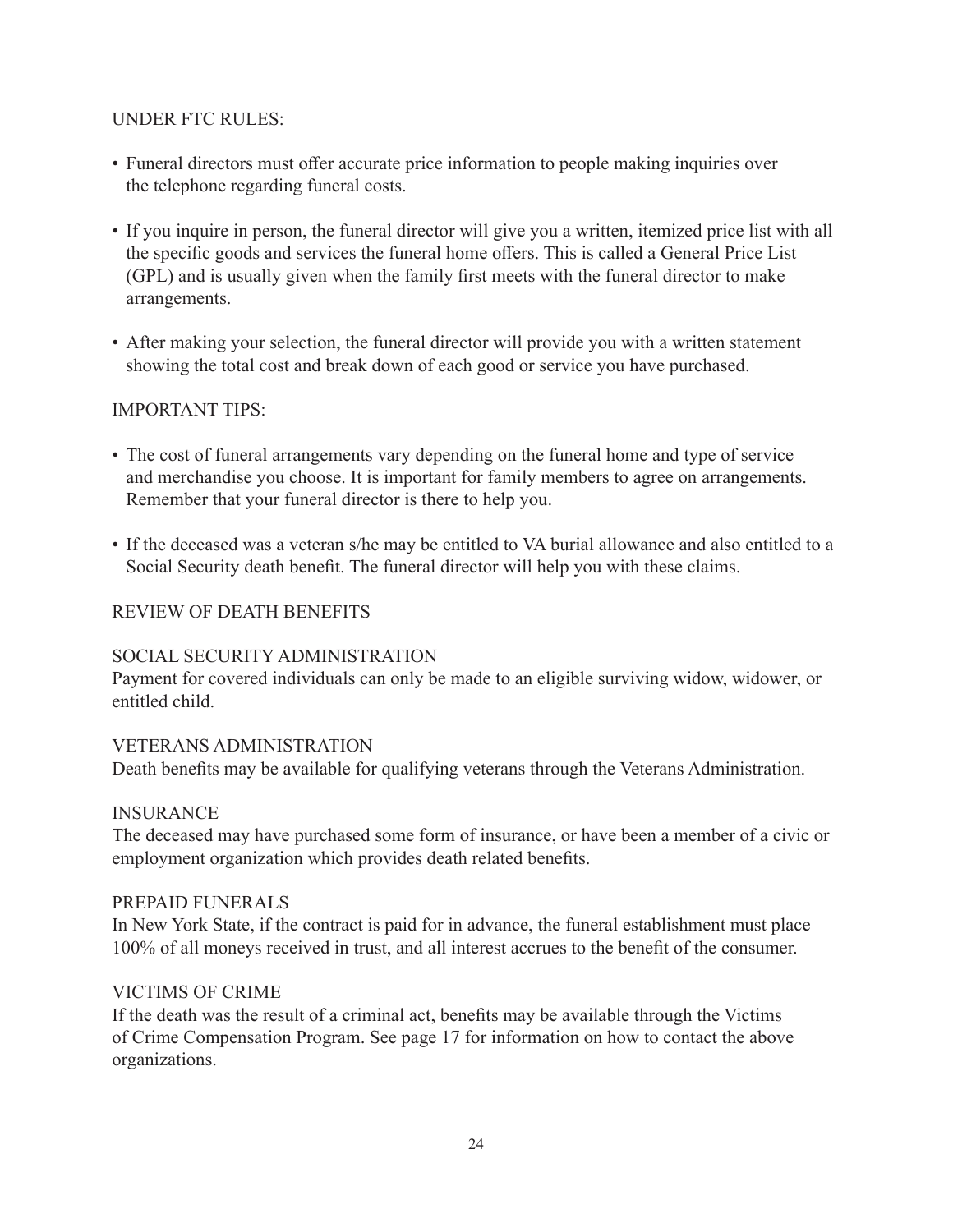#### IMPORTANT TIP:

You will need several copies of certified death certificates. The easiest way to obtain a copy is to ask the funeral director for assistance. The cost of a copy varies by county.

#### THE DECEASED'S PROPERTY

When a person dies, it is important to account for the deceased person's property, making sure it is safe and protected. If the person lived alone, make arrangements to stop newspaper deliveries and have mail forwarded or held at the post office for daily pick up. The matter of who will inherit the deceased's property is determined by the estate planning arrangements that were made by the person during their lifetime.

BEWARE: Some burglars will burglarize the homes of deceased persons at the time of the funeral service. Make arrangements to guard the home during the funeral.

#### IMMEDIATE FINANCIAL CONCERNS

When a death occurs, people and businesses who are owed money usually understand and will work with you to get through this difficult time.

- Contact creditors and make special arrangements if it is difficult to make timely payments.
- Family members or friends providing money to cover immediate need may be reimbursed from the estate.
- When paying bills, keep careful records of payments or loans.

#### PAYING BILLS

UTILITY BILLS — Make sure to pay utility bills to ensure continued service.

MEDICAL BILLS — These bills are often covered by Medicare, Medicaid, or a medical insurance plan. Before making any payments, call the appropriate agency to obtain the necessary information or forms. LONG-TERM DEBTS — Be sure to make regular payments on long-term debts such as mortgages, car loans, or retail installment contracts until the estate is settled.

#### ACCESS TO BANK ACCOUNTS

- If the deceased was the only one authorized to sign on a bank account, these funds at banks or other financial institutions may not be immediately available.
- Accounts with co-signers or joint accounts will generally be available to draw funds out of with rights of survivorship. The other account holder will generally have access to the funds and may be deemed the owner of the funds.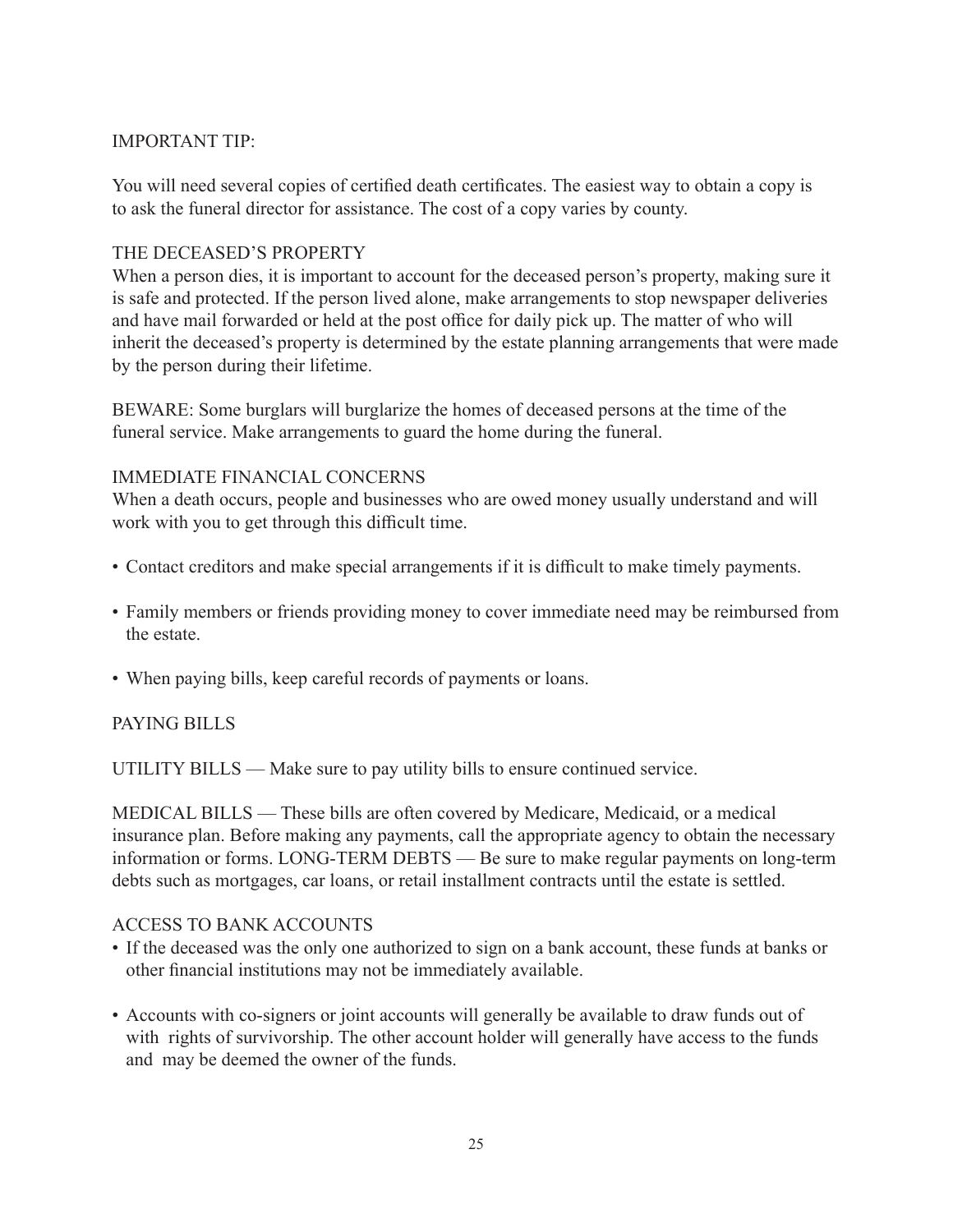#### STOCKS AND BONDS

U.S. SAVING BONDS are often payable upon death to another person. Any person whose name is registered along with the deceased's name on bonds payable on death, may redeem the bonds. When redeeming the Bonds, a certified death certificate must be presented. The person cashing the bonds should be aware that the interest earned on the U.S. Saving Bonds may be taxable as income to the recipients.

STOCK SHARES — Certain documents will need to be provided before a person whose name is registered on the stock with the deceased's can sell those shares. Consult a stockbroker or legal or financial advisor for more information.

#### SAFE DEPOSIT BOXES

- Anyone who has the right of access to that box may open that box.
- When opening a safe deposit box, make an accurate record of all the contents and note an items removed.
- If the deceased was the only one authorized to open the box, or if the other authorized person is not available, legal or formal proceedings may be necessary in order to open the box.

#### LIFE INSURANCE

Life insurance proceeds are usually paid to the named beneficiaries within a few weeks after filing the required form. This form is submitted to the insurance company, together with the policy and a certified copy of the death certificate. If the death was accidental and the policy contains a provision for additional coverage in that event, some proof of the accident will be required.

#### INVENTORY OF ASSETS

A very complete and detailed listing of all the assets of the deceased, the value at the time of death, and the "fair market value" of each item should be compiled immediately. If the deceased was married, the list should reflect any items that are jointly owned with the decedent's spouse. If necessary, a professional appraiser can be hired and paid from the estate. List assets in the following order:

REAL ESTATE — Includes the deceased person's residence, any summer or recreational real property, other interests in land owned. Property tax statements show the assessed value, not the fair market value. It would be wise to consult a real estate agent or appraiser for an estimate of fair market value at the time of death.

STOCKS AND BONDS — List all shares of stock, bonds, notes payable to the deceased and other securities, including the name or names in which they are registered.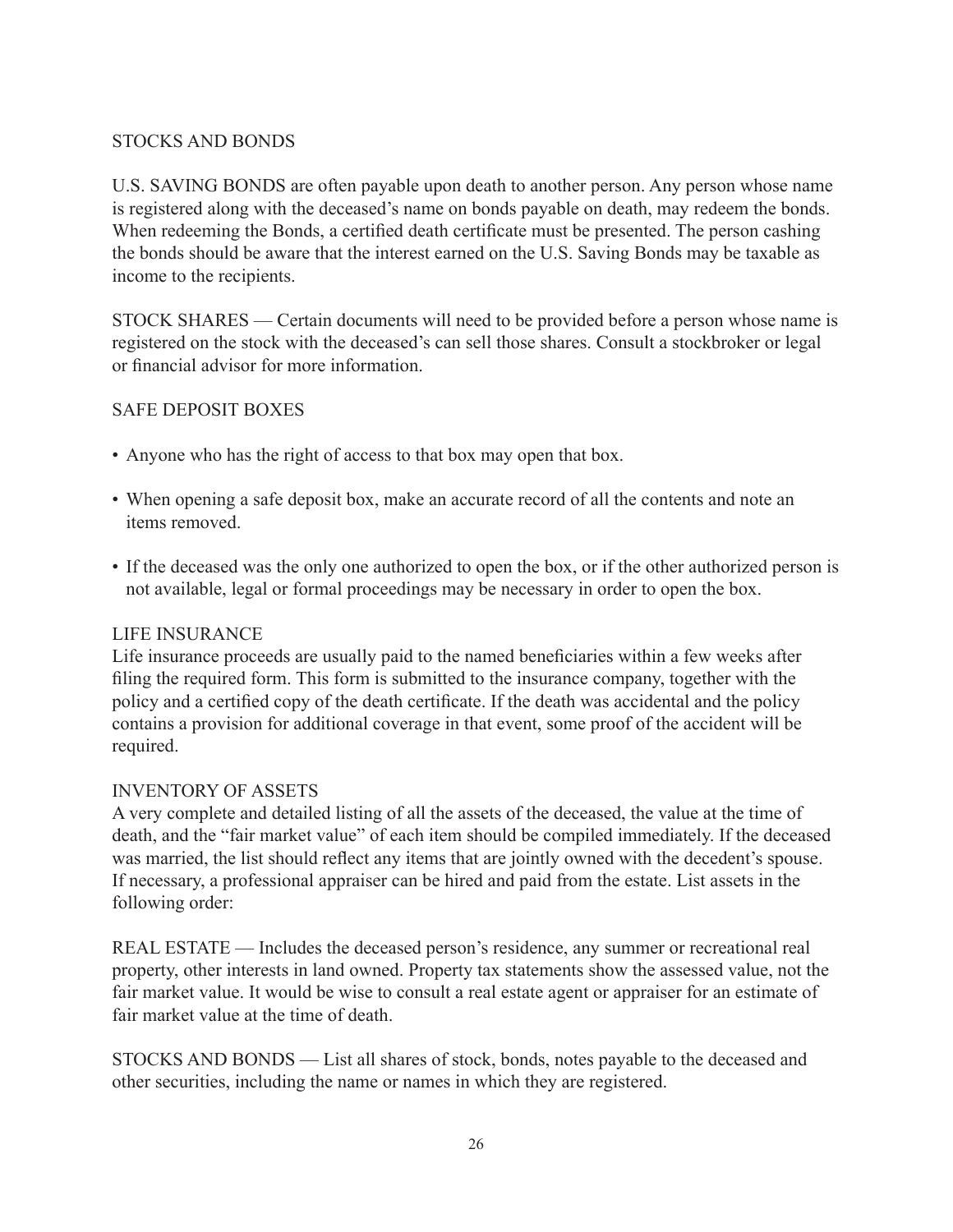## INVENTORY OF ASSETS (CONTINUED)

CASH, FINANCIAL INSTITUTIONS — List the exact name for each account, the account number and financial institution, branch and balance as of the date of death.

INSURANCE — List all insurance policies which pay benefits upon the policy holder's death. Include life, mortgage or credit insurance.

#### MISCELLANEOUS ASSETS

- Motor Vehicles Include the year, make, model, registration number, mileage, and condition. Determine the value of the vehicle with help from the Kelly Blue Book or the NADA Guide.
- Boats Include the year, make, model and identification numbers.
- Furniture and Furnishings Be sure to include all major appliances, sporting equipment and antiques.
- Jewelry A detailed listing is generally not necessary except for specific items of particular value and for items which have been specifically bequeathed to someone in the decedent's Will.
- Employment Benefits List pensions, and profit sharing plans, IRA's or 401K's. Listing in this order will help people inheriting the assets to determine its value and in reporting any capital gains tax due if they sell the item.

TRANSFER OF ESTATE PROPERTY PROBATE is the technical, legal term for distribution of the deceased person's estate under the supervision of the court. It is designed to protect all those who have an interest in the deceased's property, such as immediate family, joint tenants, creditors and the taxing authorities.

#### PROBATE

In many cases, probate proceedings are not necessary to transfer property of the deceased to persons entitled to it. Depending on a variety of factors, probate maybe necessary or preferable. Consultation with a legal advisor is recommended. The probate procedures in New York State are relatively simple and in most cases require very little court intervention. Appointment of an Executor or Administrator. This person takes charge of the property, its distribution, and the filing of necessary papers in Court. Often times, an Executor is named in the Will. If there is no Will, the Court will usually appoint a surviving spouse or relative to serve as Administrator of the decedent's Estate.

#### EXECUTOR RESPONSIBILITIES

- Provide proof to the Probate Court that the Will is valid and is the last Will of the deceased.
- Provide written notice of probate proceedings to all known distributees and beneficiaries.
- Give actual notice of the deceased's death to the U.S. Social Security Administration and any other state, private agency, or company that the decedent may have been receiving periodic payments from for their lifetime.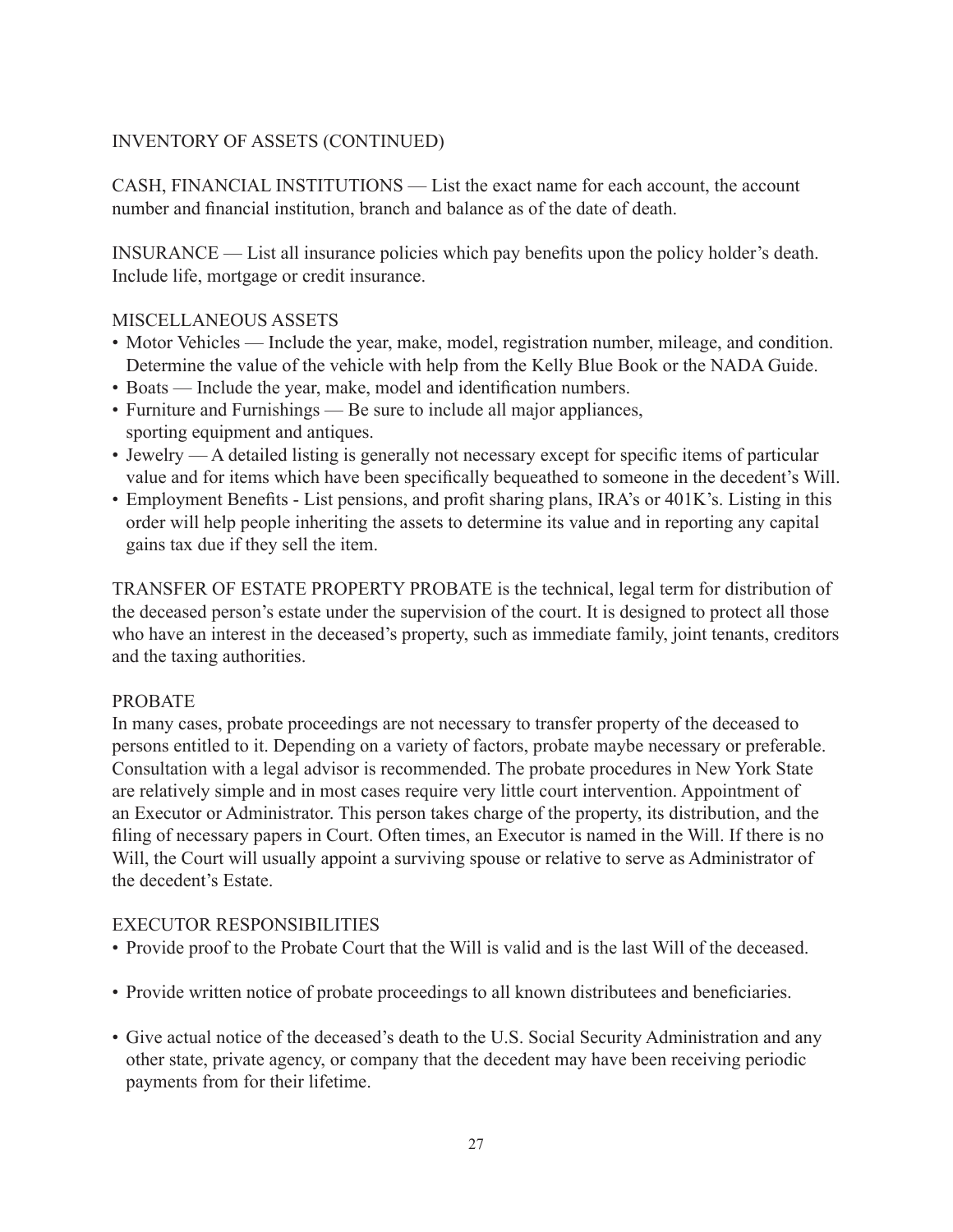- After all these steps have been taken, the Court will issue letters Testamentary to the Executor, of the Estate and the Executor can do whatever is necessary to then administer the estate in accordance with the decedent's Will. That includes appraising property, investing and managing assets, paying creditors, filing and paying taxes, and transferring assets.
- File receipts and releases from the beneficiaries and a report that the Estate has been fully distributed with the Court once the process is concluded and all the steps have been completed.

#### ESTATES UNDER \$30,000

As long as real property is not involved, New York State Law allows for the transfer of small estates by a Voluntary Administrator to either beneficiaries named in the decedent's Will or if there is no Will, to the decedent's intestate distributees as long as:

- 1. They are entitled to the estate;
- 2. Notification is given to all distributees; and
- 3. These conditions are met:
- The estate is under \$30,000 exclusive of joint bank accounts, trust accounts, U.S. Savings Bonds POD, and jointly owned personal property.
- No probate proceeding is pending.
- All decedent's valid debts have been satisfied.
- All estate debts paid. If all these conditions are met, the Voluntary Administrator must submit a completed, signed and notarized affidavit affirming that these steps have or will be taken. The Court then issues a certificate which allows the transfer of assets to the Voluntary Administrator so that expenses and debts can be paid and then distribution of the remaining assets made to the beneficiaries or distributees.

#### JOINT TENANCY

Property held in joint tenancy with a right of survivorship usually can be transferred after a few requisites are met. These may include furnishing a copy of the death certificate and if the decedent died after February 1, 2000 and the estate is OVER \$1,000,000, proof that no federal or state taxes are due.

#### TAXES

INCOME TAXES — Even though a death has occurred, taxes are still due by the April 15 deadline. An extension can be requested from the Internal Revenue Service and New York State if all the information needed is not readily available. Further information can be obtained from the IRS taxpayer information services listed under United States Internal Revenue Service in your telephone directory and the New York State Department of Taxation and Finance.

PROPERTY TAXES — Property taxes are also due at the same time and in the same manner as if the deceased person was still alive. Contact the local treasurer's office in the City, Town or Village where the decedent resided for more information on property taxes.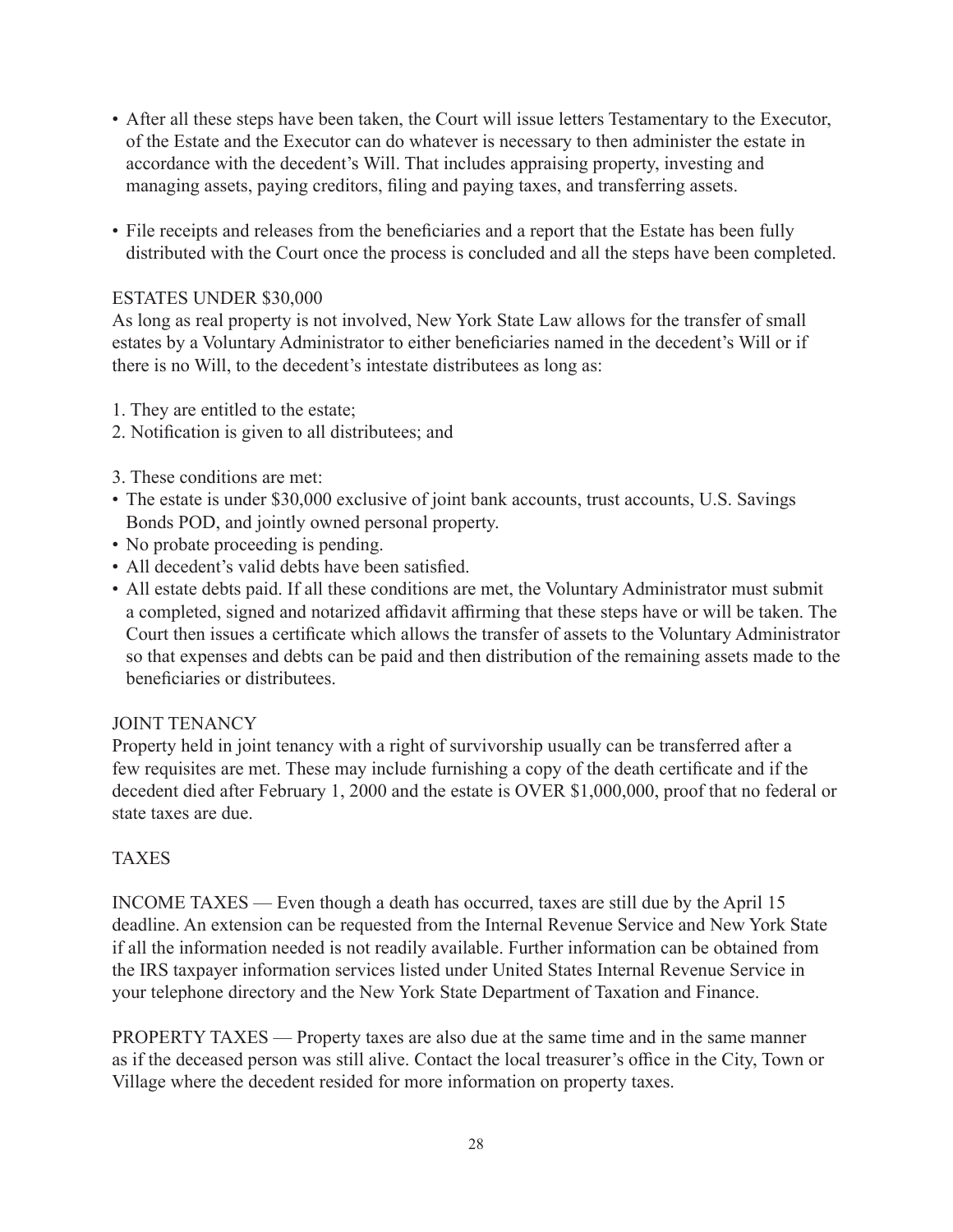FEDERAL ESTATE TAXES — The federal government assesses a tax based on the deceased person's estate. A federal estate tax return has to be filed only if the total value of the deceased person's estate exceeds the federal estate tax exemption as set forth in the IRS code. Visit www.irs.gov for the current rate. It is important to check with an attorney or financial planner for more information. If the Estate is required to file a federal and/or New York State tax return, they must be filed and all taxes paid within nine months of the date of death. The tax will be based on the following:

- All property in the decedent's name alone at the time of death.
- Large gifts made immediately prior to death unless gift tax returns were previously filed and any applicable tax paid.
- Life insurance proceeds, unless ownership was transferred more than three years prior to death or the decedent never actually owned the policy.
- The value of the decedent's interest in jointly or co-owned property.

#### "MARITAL DEDUCTION"

The value of most property which passes to a surviving spouse is deducted from the value of the estate. It would be wise to check with the IRS and a financial advisor for more information. Contact your local IRS office for more information and the appropriate forms.

Uncertainty about income tax issues can add to the stress experienced from the death of a spouse. For more detailed information on income tax liability after a spouse's death, contact the Internal Revenue Service at 800-829-3676 to order forms, instructions and publications or visit the Web site: www.irs.ustreas.gov . To find out what services are available, get Publication 910, Guide to Free Tax Services. Publication 559, Survivors, Executors and Administrators covers filing the final return for the decedent, what income to include and other pertinent information such as filing due dates and sample forms. Publication 575, Pension and Annuity Income outlines special rules that apply to this type of income.